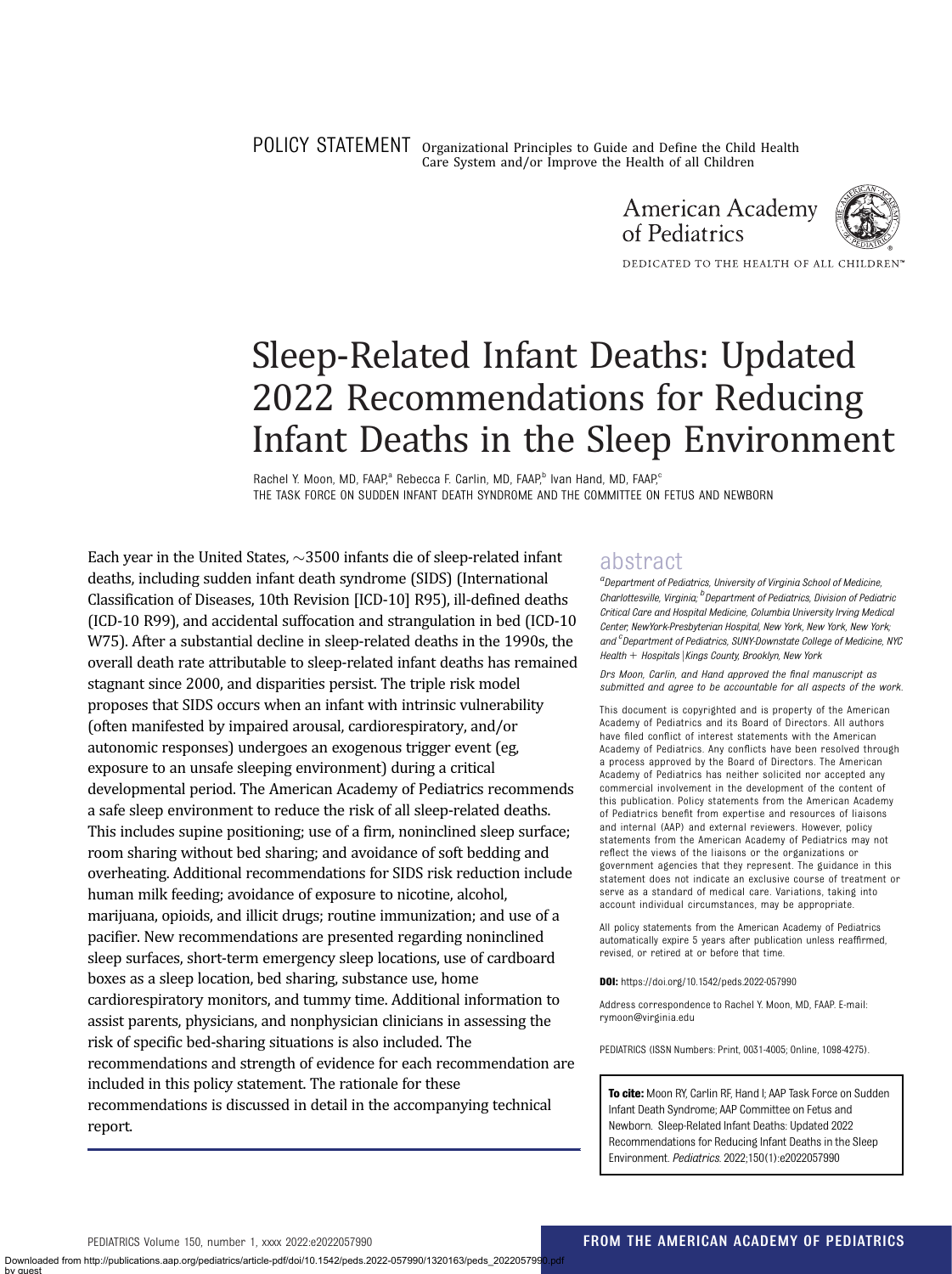#### **BACKGROUND**

Sudden unexpected infant death (SUID) is a term used to describe any sudden and unexpected death, whether explained or unexplained, occurring during infancy (Table 1). After case investigation, it may be determined that an unexpected death was caused by a specific unnatural or natural etiology, such as suffocation, mechanical asphyxia, entrapment, infection, ingestions, metabolic diseases, arrhythmiaassociated cardiac channelopathies, or trauma (unintentional or nonaccidental). Unexplained sudden death in infancy (also known as sudden infant death syndrome [SIDS]) is a subcategory of SUID and is a cause assigned to infant deaths that cannot be explained after a thorough case investigation, including a scene investigation, autopsy, and review of the clinical history. $1-3$  $1-3$  $1-3$  Unexplained sudden death in infancy, and not SIDS, is the terminology preferred by the National Association of Medical Examiners.[3,4](#page-16-0) Because nearly all of the deaths discussed in this policy statement occur during infant sleep or in a sleep environment, this statement (and the accompanying

technical report) will use the term sleep-related death (infants implied) to encompass unexplained sudden death in infancy/SIDS and accidental deaths explained by a physical hazard in the sleep environment, except where reference is made to published data that used a specific terminology and definition.

The pathophysiology of sleeprelated deaths is complex and multifactorial, with the triple-risk model being the most widely accepted conceptual framework. This model proposes that SIDS occurs when an infant with intrinsic vulnerability (often manifested by impaired arousal, cardiorespiratory, and/or autonomic responses) undergoes an exogenous trigger event (such as exposure to an unsafe sleeping environment) during a critical developmental period.[5](#page-16-0) Although research supports various intrinsic anatomic, physiologic, and genetic vulnerabilities in some infants, improved death investigation and systematic reviews of case series have revealed oftenmodifiable exogenous stressors. The multifactorial nature of many sleeprelated deaths can make

identification of a single cause of death challenging.

Rates of sleep-related death, like other causes of infant mortality, have notable and persistent racial and ethnic disparities,<sup>[6](#page-16-0)</sup> reflecting broader racial and ethnic societal inequities. Mortality rates for non-Hispanic Black and American Indian/Alaska Native infants have decreased more slowly than rates for other infants. Differences in the prevalence of supine positioning and other sleep environment conditions among different racial and ethnic populations may contribute to these disparities.[7](#page-16-0) Factors that result in the marginalization of infants and their families, including low socioeconomic status or low socioeconomic position, unemployment, housing instability, and domestic violence, are highly correlated with race/ethnicity in the United States. $8$  and are also associated with both higher risk of sleep-related deaths<sup>[9](#page-16-0)</sup> and increased prevalence of known risk factors for these deaths.<sup>[10](#page-16-0)</sup> Addressing the potential impact of structural racism; recognizing the lack of access to economic, social, and educational resources as a risk

TABLE 1 Definitions of Terms

Room sharing: Parent(s) and infant sleeping in the same room on separate surfaces.

Sleep-related infant death: A sudden, unexpected infant death that occurs during an observed or unobserved sleep period, or in a sleep environment. Unexplained sudden death in infancy or SIDS: The sudden unexpected death of an apparently healthy infant aged <1 y, in which investigation, autopsy, medical history review, and appropriate laboratory testing fail to identify a specific cause, including cases that meet the definition of SIDS.<sup>[2](#page-16-0)</sup> The panel

of experts representing the National Association of Medical Examiners recommends the use of unexplained sudden death in infancy and not SIDS.<sup>[3](#page-16-0)</sup> SUID: A sudden and unexpected death, whether explained or unexplained (including SIDS), occurring during infancy. Defined by the National Center for Health Statistics to mean deaths with an underlying cause code of ICD-10 R95, R99, or W75.<sup>[158](#page-21-0)</sup>

Surface sharing: Parent(s) and infant sleeping together on any surface. Medical examiners prefer surface sharing over bed sharing.

Wedging or entrapment: A form of suffocation or mechanical asphyxia in which the nose and mouth or thorax is compressed or obstructed because of the infant being trapped or confined between inanimate objects, preventing respiration.<sup>[159](#page-21-0)</sup> A common wedging scenario is an infant stuck between a mattress and a wall (or a bedframe) in an adult bed.

Accidental strangulation or suffocation in bed: An explained sudden and unexpected infant death in a sleep environment (bed, crib, couch, chair, etc) in which the infant's nose and mouth are obstructed or the neck or chest is compressed from soft or loose bedding, an overlay, or wedging causing asphyxia. Corresponds to ICD-10 W75.

Bed sharing: Parent(s) and infant sleeping together on any surface (bed, couch, chair). Medical examiners prefer the term "surface sharing." Caregivers: Throughout the document, "parents" are used, but this term is meant to indicate any infant caregivers.

Cosleeping: This term is commonly used in other publications and is not recommended because it lacks clarity, being variably used for sleeping in close proximity (eg, room sharing) and/or sleep surface/bed sharing.

SIDS: Cause assigned to infant deaths that cannot be explained after a thorough case investigation, including a death scene investigation, autopsy, and review of the clinical history.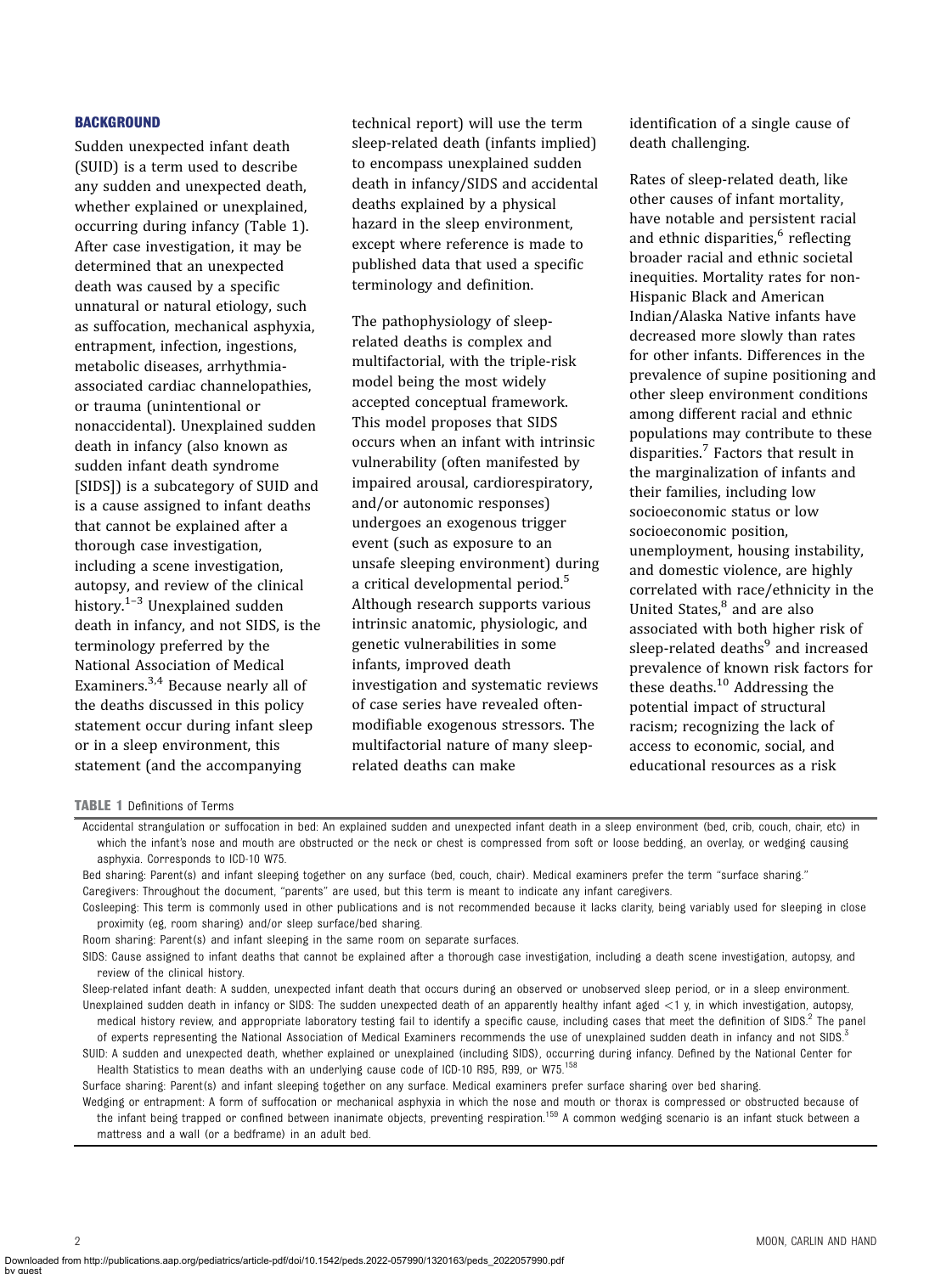factor; working closely with communities to identify possible unknown risk factors; and engaging health care and public health professionals in thoughtful and respectful conversations with families about safe infant sleep will be important in improving understanding of the most effective strategies to promote adoption of safe infant sleep practices among various populations.

The recommendations outlined herein were developed to reduce the risk of sleep-related death. Table 2 summarizes each recommendation and provides the strength of the recommendation, which is based on the strength-of-recommendation taxonomy.<sup>[11](#page-16-0)</sup> It should be noted that, because there are no randomized controlled trials with regard to SIDS and other sleep-related deaths, case-control studies are the best evidence available. [Table 3](#page-3-0) lists changes in the 2021 recommendations.

The recommendations are based on studies that include infants aged up to 1 year. Therefore, recommendations for sleep position and the sleep environment, unless otherwise specified, are for the first year after birth. When discussing sleep practices, physicians and nonphysician clinicians are encouraged to have open and nonjudgmental conversations with families and others who care for infants. Individual medical conditions may warrant that a clinician recommend otherwise after

weighing the relative risks and benefits.

The guidance in this policy statement is intended to be inclusive of all families. Gendered language is used occasionally, such as "mothers" and "breastfeeding," particularly when discussing or quoting published articles that used these terms.[12](#page-16-0) However, we acknowledge that parents may be of any gender and that transgender men and nonbinary-gendered individuals may also give birth and/or may want to breastfeed or feed at the chest.

For the search strategy and methodology, background literature review, and data analyses on which this policy statement and recommendations are based, refer to

TABLE 2 Summary of Recommendations With Strength of Recommendation

A level recommendations:

Use a firm, flat, noninclined sleep surface to reduce the risk of suffocation or wedging/entrapment.

Keep soft objects, such as pillows, pillow-like toys, quilts, comforters, mattress toppers, fur-like materials, and loose bedding, such as blankets and nonfitted sheets, away from the infant's sleep area to reduce the risk of SIDS, suffocation, entrapment/wedging, and strangulation.

Offering a pacifier at naptime and bedtime is recommended to reduce the risk of SIDS.

Avoid smoke and nicotine exposure during pregnancy and after birth.

Avoid alcohol, marijuana, opioids, and illicit drug use during pregnancy and after birth.

Avoid overheating and head covering in infants.

It is recommended that pregnant people obtain regular prenatal care.

It is recommended that infants be immunized in accordance with guidelines from the AAP and CDC.

Do not use home cardiorespiratory monitors as a strategy to reduce the risk of SIDS.

Supervised, awake tummy time is recommended to facilitate development and to minimize the risk of positional plagiocephaly. Parents are encouraged to place the infant in tummy time while awake and supervised for short periods of time beginning soon after hospital discharge, increasing incrementally to at least 15 to 30 min total daily by age 7 wk.

It is essential that physicians, nonphysician clinicians, hospital staff, and child care providers endorse and model safe infant sleep guidelines from the beginning of pregnancy.

It is advised that media and manufacturers follow safe sleep guidelines in their messaging and advertising to promote safe sleep practices as the social norm.

Continue the NICHD "Safe to Sleep" campaign, focusing on ways to reduce the risk of all sleep-related deaths. Pediatricians and other maternal and child health providers can serve as key promoters of the campaign messages.

B level recommendations:

Avoid the use of commercial devices that are inconsistent with safe sleep recommendations.

C level recommendations:

by guest

There is no evidence to recommend swaddling as a strategy to reduce the risk of SIDS.

Continue research and surveillance on the risk factors, causes, and pathophysiological mechanisms of sleep-related deaths, with the ultimate goal of eliminating these deaths entirely.

Back to sleep for every sleep.

Feeding of human milk is recommended because it is associated with a reduced risk of SIDS.

It is recommended that infants sleep in the parents' room, close to the parents' bed, but on a separate surface designed for infants, ideally for at least the first 6 mo.

Based on the strength-of-recommendation taxonomy for assignment of letter grades to each of its recommendations  $(A, B, C)^{11}$  $(A, B, C)^{11}$  $(A, B, C)^{11}$ . level A, the recommendation is on the basis of consistent, good-quality, patient-oriented evidence; level B, the recommendation is on the basis of inconsistent or limited-quality, patient-oriented evidence; level C, the recommendation is on the basis of consensus, usual practice, opinion, disease-oriented evidence, or case series for studies of diagnosis, treatment, prevention, or screening. Patient-oriented evidence measures outcomes that matter to patients: morbidity, mortality, symptom improvement, cost reduction, and quality of life. Disease-oriented evidence measures immediate, physiologic, or surrogate end points that may or may not reflect improvements in patient outcomes (eg, blood pressure, blood chemistry, physiologic function, pathologic findings). NICHD, Eunice Kennedy Shriver National Institute of Health and Human Development.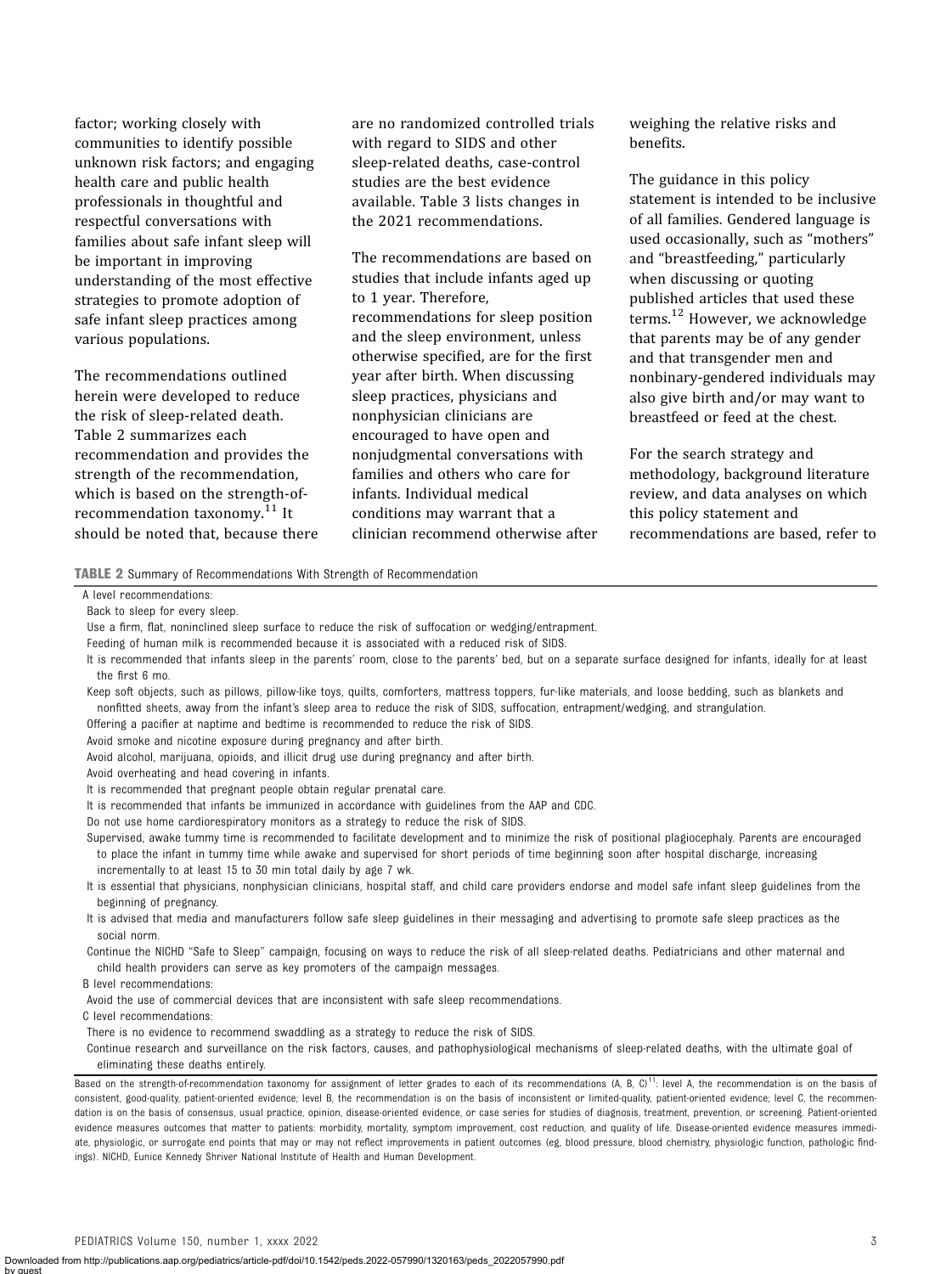<span id="page-3-0"></span>TABLE 3 Safe Sleep Guidelines That Have Been Substantially Revised Since 2016

| Topic          | 2016 Guidelines                                                                                                                                                                                                                                                                                   | Revised 2022 Guidelines                                                                                                                                                                                                                                                                                                                                                                                                                                                                                                                                                                                                                                                                                                                                 |
|----------------|---------------------------------------------------------------------------------------------------------------------------------------------------------------------------------------------------------------------------------------------------------------------------------------------------|---------------------------------------------------------------------------------------------------------------------------------------------------------------------------------------------------------------------------------------------------------------------------------------------------------------------------------------------------------------------------------------------------------------------------------------------------------------------------------------------------------------------------------------------------------------------------------------------------------------------------------------------------------------------------------------------------------------------------------------------------------|
| Sleep surface  | Use a firm sleep surface.                                                                                                                                                                                                                                                                         | Use a firm, flat, noninclined sleep surface.<br>Sleep surfaces with inclines of $>10$ degrees are unsafe<br>for infant sleep.<br>Some American Indian/Alaska Native communities have<br>promoted the use of cradleboards as an infant sleep<br>surface. There are no data regarding the safety of<br>cradleboards for sleep, but the NICHD suggests<br>cradleboards as a culturally appropriate infant sleep<br>surface. Care should be taken so that infants do not<br>overheat (because of overbundling) in the<br>cradleboard.<br>At a minimum, to be considered a safe option, any<br>alternative sleep surface should adhere to the June<br>2021 CPSC rule that any infant sleep product must<br>meet existing federal safety standards for cribs, |
|                |                                                                                                                                                                                                                                                                                                   | bassinets, play yards, and bedside sleepers. This<br>includes inclined sleep products, hammocks, baby<br>boxes, in-bed sleepers, baby nests and pods,<br>compact bassinets without a stand or legs, travel<br>bassinets, and baby tents. Products that do not meet<br>the federal safety standard are likely not safe for<br>infant sleep, and their use is not recommended.<br>In an emergency, an alternative device with a firm, flat,<br>noninclined surface (eg, box, basket, or dresser<br>drawer) with thin, firm padding may be used<br>temporarily. However, this alternative device should<br>be replaced as soon as a CPSC-approved surface is<br>available.                                                                                 |
| Breastfeeding  | Breastfeeding is associated with a reduced risk<br>of SIDS. Unless contraindicated, mothers<br>should breastfeed exclusively or feed with<br>expressed milk (ie, not offer any<br>formula or other nonhuman milk-based<br>supplements) for 6 mo, in alignment with<br>recommendations of the AAP. | Feeding of human milk is recommended because it is<br>associated with a reduced risk of SIDS. Unless it is<br>contraindicated or the parent is unable to do so, it<br>is recommended that infants be fed with human milk<br>(ie, not offered any formula or other nonhuman milk-<br>based supplements) exclusively for $\sim$ 6 mo, with<br>continuation of human milk feeding for 1 y or longer<br>as mutually desired by parent and infant, in<br>alignment with recommendations of the AAP.<br>Because preterm and low birth weight infants are at<br>higher risk of dying from SIDS, it is particularly                                                                                                                                             |
|                |                                                                                                                                                                                                                                                                                                   | important to emphasize the benefits of human milk,<br>engage with families to understand the barriers and<br>facilitators to provision of human milk, and provide<br>more intensive assistance during prolonged NICU<br>hospitalization for these groups.<br>Some parents are unable to or choose not to feed<br>human milk. When discussing breastfeeding,<br>culturally appropriate, respectful, and nonjudgmental<br>communication between health care professionals<br>and parents is recommended. These families should<br>still be counseled on the importance of following the<br>other safe sleep recommendations.                                                                                                                              |
| Sleep location | It is recommended that infants sleep in the<br>parents' room, close to the parents' bed, but<br>on a separate surface designed for infants,<br>ideally for the first year of life, but at least<br>for the first 6 mo.                                                                            | It is recommended that infants sleep in the parents'<br>room, close to the parents' bed, but on a separate<br>surface designed for infants, ideally for at least the<br>first 6 mo.                                                                                                                                                                                                                                                                                                                                                                                                                                                                                                                                                                     |
|                | There are specific circumstances that, in case-<br>control studies and case series, have been shown<br>to substantially increase the risk of SIDS or<br>unintentional injury or death while bed sharing,<br>and these should be avoided at all times:                                             | The AAP understands and respects that many parents<br>choose to routinely bed share for a variety of<br>reasons, including facilitation of breastfeeding,<br>cultural preferences, and belief that it is better and<br>safer for their infant. However, based on the                                                                                                                                                                                                                                                                                                                                                                                                                                                                                    |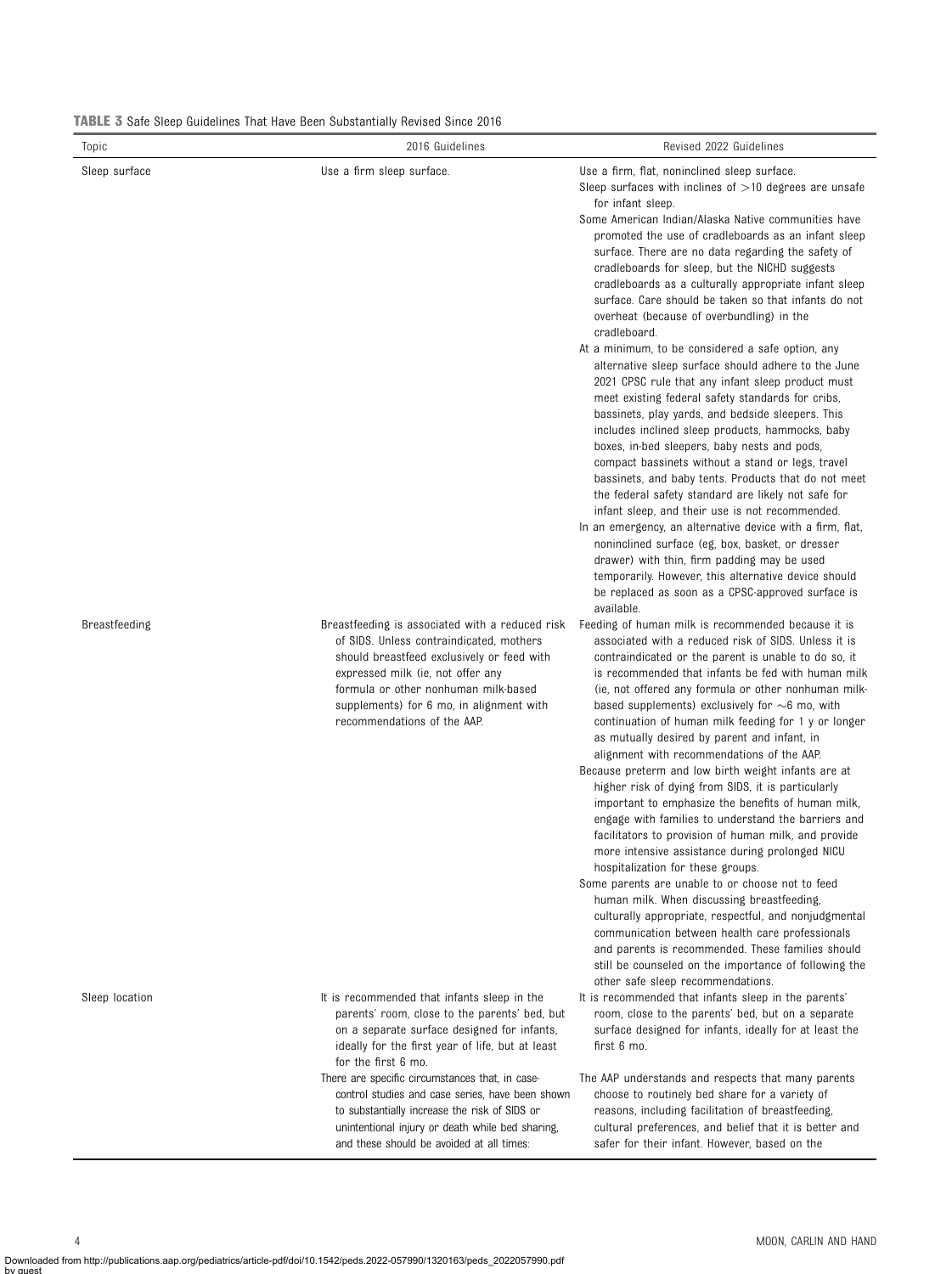#### TABLE 3 Continued

• Bed sharing with a term normal weight infant aged <4 mo and infants born preterm and/or with low birth weight, regardless of parental smoking status. Even for breastfed infants, there is an increased risk of SIDS when bed sharing if aged <4 mo. This appears to be a particularly vulnerable time, so if parents choose to feed their infants aged  $<$ 4 mo in bed, they should be especially vigilant to not fall asleep.

 Bed sharing with a current smoker (even if he or she does not smoke in bed) or if the mother smoked during pregnancy.

• Bed sharing with someone who is impaired in his or her alertness or ability to arouse because of fatigue or use of sedating medications (eg, certain antidepressants, pain medications) or substances (eg, alcohol, illicit drugs).

• Bed sharing with anyone who is not the infant's parent, including nonparental caregivers and other children.

• Bed sharing on a soft surface, such as a

The safest place for a baby to sleep is on a separate sleep surface designed for infants close to the parents' bed. However, the AAP acknowledges that parents frequently fall asleep while feeding the infant. Evidence suggests that it is less hazardous to fall asleep with the infant in the adult bed than on a sofa or armchair,

The safety and benefits of cobedding for twins and higher-order multiples have not been

Infant sleep clothing, such as a wearable blanket, is preferable to blankets and other coverings to keep the infant warm while reducing the chance of head covering or entrapment that could result from blanket

should the parent fall asleep.

established.

use.

waterbed, old mattress, sofa, couch, or armchair. • Bed sharing with soft bedding accessories,

such as pillows or blankets.

#### Topic 2016 Guidelines Revised 2022 Guidelines

evidence, we are unable to recommend bed sharing under any circumstances. Having the infant close by their bedside in a crib or bassinet will allow parents to feed, comfort, and respond to their infant's needs. It is also important for parents, pediatricians, other physicians, and nonphysician clinicians to know that the following factors increase the magnitude of risk when bed sharing or surface sharing:

More than 10 times the baseline risk of

# parent–infant bed sharing:

 Bed sharing with someone who is impaired in their alertness or ability to arouse because of fatigue or use of sedating medications (eg, certain antidepressants, pain medications) or substances (eg, alcohol, illicit drugs).

• Bed sharing with a current smoker (even if the smoker does not smoke in bed) or if the pregnant parent smoked during pregnancy.

• Bed sharing on a soft surface, such as a waterbed, old mattress, sofa, couch, or armchair. 5–10 times the baseline risk of parent–infant bed sharing:

 $\overline{\bullet}$  Term, normal weight infant aged  $\lt$ 4 mo, even if neither parent smokes and even if the infant is breastfed. This is a particularly vulnerable time, so parents who choose to feed their infants aged  $<$ 4 mo in bed need to be especially vigilant to avoid falling asleep.

• Bed sharing with anyone who is not the infant's parent, including nonparental caregivers and other children.

2–5 times the baseline risk of parent–infant bed sharing:

**• Preterm or low birth weight infant, even if neither** parent smokes.

• Bed sharing with soft bedding accessories, such as pillows or blankets.

Bed sharing can occur unintentionally if parents fall asleep while feeding their infant, or at times when parents are particularly tired or infants are fussy. Evidence suggests that it is relatively less hazardous (but still not recommended) to fall asleep with the infant in the adult bed than on a sofa or armchair, should the parent fall asleep.

- Any potential benefits of cobedding for twins and higher-order multiples are outweighed by the risk of cobedding.
- Soft bedding and that weighted blankets, weighted blankets, weighted blankets, weighted sleepers, weighted swaddles, or other weighted objects not be placed on or near the sleeping infant.
	- Dressing the infant with layers of clothing is preferable to blankets and other coverings to keep the infant warm while reducing the chance of head covering or entrapment that could result from blanket use. Wearable blankets can also be used.

Pacifier use

by guest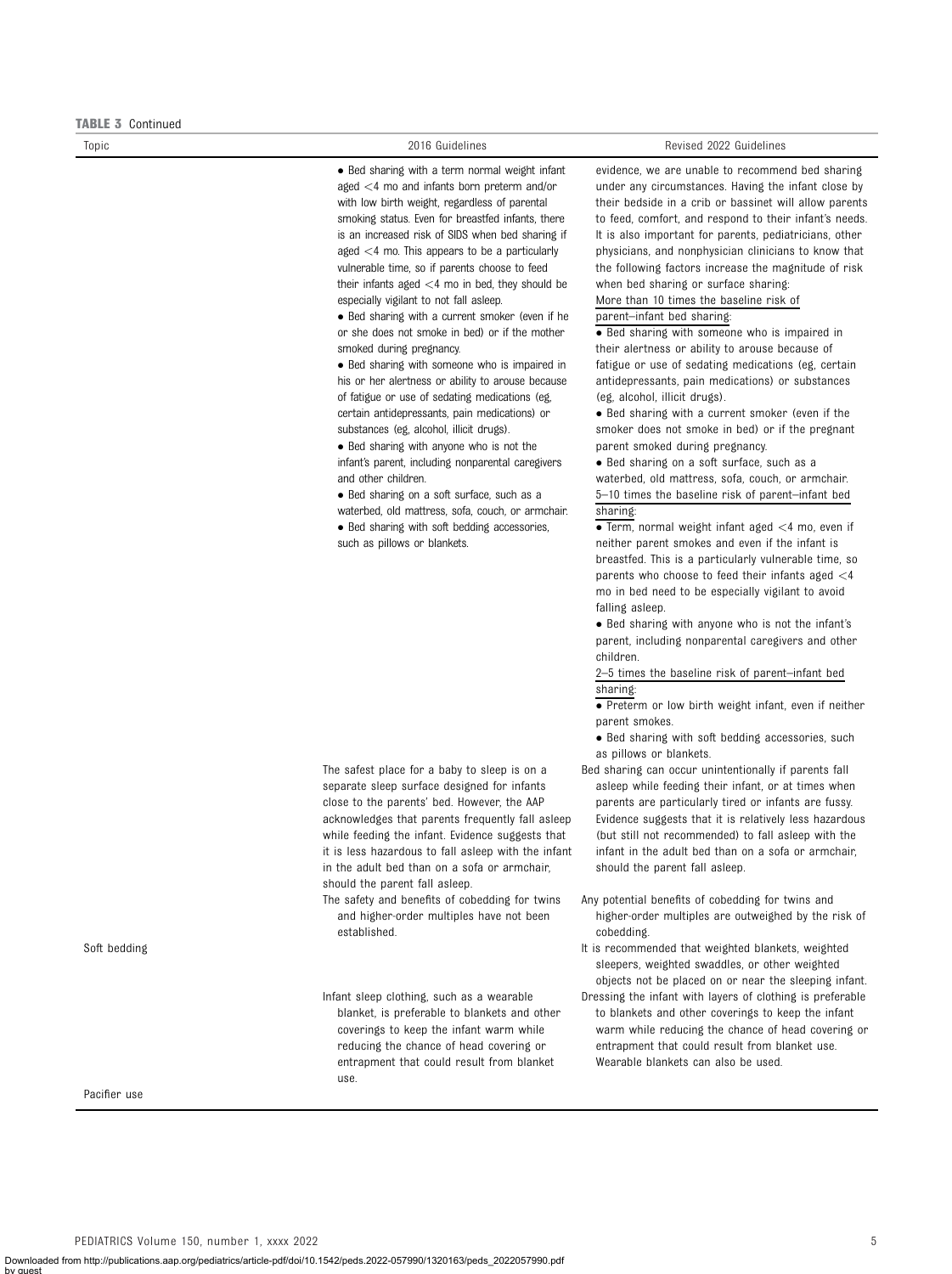TABLE 3 Continued

| Topic                                  | 2016 Guidelines                                                                                                                                                                                                                                                                                                                                                                                                                                                                                                            | Revised 2022 Guidelines                                                                                                                                                                                                                                                                                                                                                                                                                                                                                                                                                                                                                                                                                                                                                                                                                                                                                                                                                                                                                                                                                        |
|----------------------------------------|----------------------------------------------------------------------------------------------------------------------------------------------------------------------------------------------------------------------------------------------------------------------------------------------------------------------------------------------------------------------------------------------------------------------------------------------------------------------------------------------------------------------------|----------------------------------------------------------------------------------------------------------------------------------------------------------------------------------------------------------------------------------------------------------------------------------------------------------------------------------------------------------------------------------------------------------------------------------------------------------------------------------------------------------------------------------------------------------------------------------------------------------------------------------------------------------------------------------------------------------------------------------------------------------------------------------------------------------------------------------------------------------------------------------------------------------------------------------------------------------------------------------------------------------------------------------------------------------------------------------------------------------------|
|                                        | For breastfed infants, pacifier introduction<br>should be delayed until breastfeeding is<br>firmly established.                                                                                                                                                                                                                                                                                                                                                                                                            | For breastfed infants, delay pacifier introduction until<br>breastfeeding is firmly established. This is defined as<br>having sufficient milk supply; consistent, comfortable,<br>and effective latch for milk transfer; and appropriate<br>infant weight gain as defined by established<br>normative growth curves. The time required to<br>establish breastfeeding is variable.                                                                                                                                                                                                                                                                                                                                                                                                                                                                                                                                                                                                                                                                                                                              |
| alcohol, and other substances          | Prenatal and postnatal exposure to tobacco, Avoid smoke exposure during pregnancy and<br>after birth.                                                                                                                                                                                                                                                                                                                                                                                                                      | Avoid smoke and nicotine exposure during pregnancy<br>and after birth.                                                                                                                                                                                                                                                                                                                                                                                                                                                                                                                                                                                                                                                                                                                                                                                                                                                                                                                                                                                                                                         |
|                                        | Avoid alcohol and illicit drug use during<br>pregnancy and after birth.                                                                                                                                                                                                                                                                                                                                                                                                                                                    | Avoid alcohol, marijuana, opioids, and illicit drug use<br>during pregnancy and after birth.                                                                                                                                                                                                                                                                                                                                                                                                                                                                                                                                                                                                                                                                                                                                                                                                                                                                                                                                                                                                                   |
| Overheating and head covering          |                                                                                                                                                                                                                                                                                                                                                                                                                                                                                                                            | Given the questionable benefit of hat use for the<br>prevention of hypothermia and the risk of<br>overheating, it is advised not to place hats on<br>infants when indoors except in the first hours of life<br>or in the NICU.                                                                                                                                                                                                                                                                                                                                                                                                                                                                                                                                                                                                                                                                                                                                                                                                                                                                                 |
| Use of home cardiorespiratory monitors | There are no data that other commercial<br>devices that are designed to monitor infant<br>vital signs reduce the risk of SIDS.                                                                                                                                                                                                                                                                                                                                                                                             | Direct-to-consumer heart rate and pulse oximetry<br>monitoring devices, including wearable monitors, are<br>sold as consumer wellness devices. A consumer<br>wellness device is defined by the FDA as one<br>intended "for maintaining or encouraging a healthy<br>lifestyle and is unrelated to the diagnosis, cure,<br>mitigation, prevention, or treatment of a disease or<br>condition." Thus, these devices are not required to<br>meet the same regulatory requirements as medical<br>devices and, by the nature of their FDA designation,<br>are not to be used to prevent sleep-related deaths.<br>Although use of these monitors may give parents<br>peace of mind, and there is no contraindication to<br>using these monitors, data are lacking that would<br>support their use to reduce the risk of these deaths.<br>There is also concern that use of these monitors will<br>lead to parent complacency and decreased<br>adherence to safe sleep guidelines. A family's<br>decision to use monitors at home should not be<br>considered a substitute for following AAP safe sleep<br>guidelines. |
| Tummy time                             | Although there are no data to make specific<br>recommendations as to how often and how<br>long it should be undertaken, the AAP<br>reiterates its previous recommendation that<br>"a certain amount of prone positioning, or<br>'tummy time,' while the infant is awake and<br>being observed is recommended to help<br>prevent the development of flattening of the<br>occiput and to facilitate development of the<br>upper shoulder girdle strength necessary for<br>timely attainment of certain motor<br>milestones." | Parents are encouraged to place the infant in tummy<br>time while awake and supervised for short periods<br>of time beginning soon after hospital discharge,<br>increasing incrementally to at least 15–30 min total<br>daily by age 7 wk.                                                                                                                                                                                                                                                                                                                                                                                                                                                                                                                                                                                                                                                                                                                                                                                                                                                                     |
| Swaddling                              |                                                                                                                                                                                                                                                                                                                                                                                                                                                                                                                            | Weighted swaddle clothing or weighted objects within<br>swaddles are not safe and therefore not<br>recommended.                                                                                                                                                                                                                                                                                                                                                                                                                                                                                                                                                                                                                                                                                                                                                                                                                                                                                                                                                                                                |
|                                        | When an infant exhibits signs of attempting to<br>roll, swaddling should no longer be used.                                                                                                                                                                                                                                                                                                                                                                                                                                | When an infant exhibits signs of attempting to roll<br>(which usually occurs at 3-4 mo but may occur<br>earlier), swaddling is no longer appropriate because<br>it could increase the risk of suffocation if the<br>swaddled infant rolls to the prone position                                                                                                                                                                                                                                                                                                                                                                                                                                                                                                                                                                                                                                                                                                                                                                                                                                                |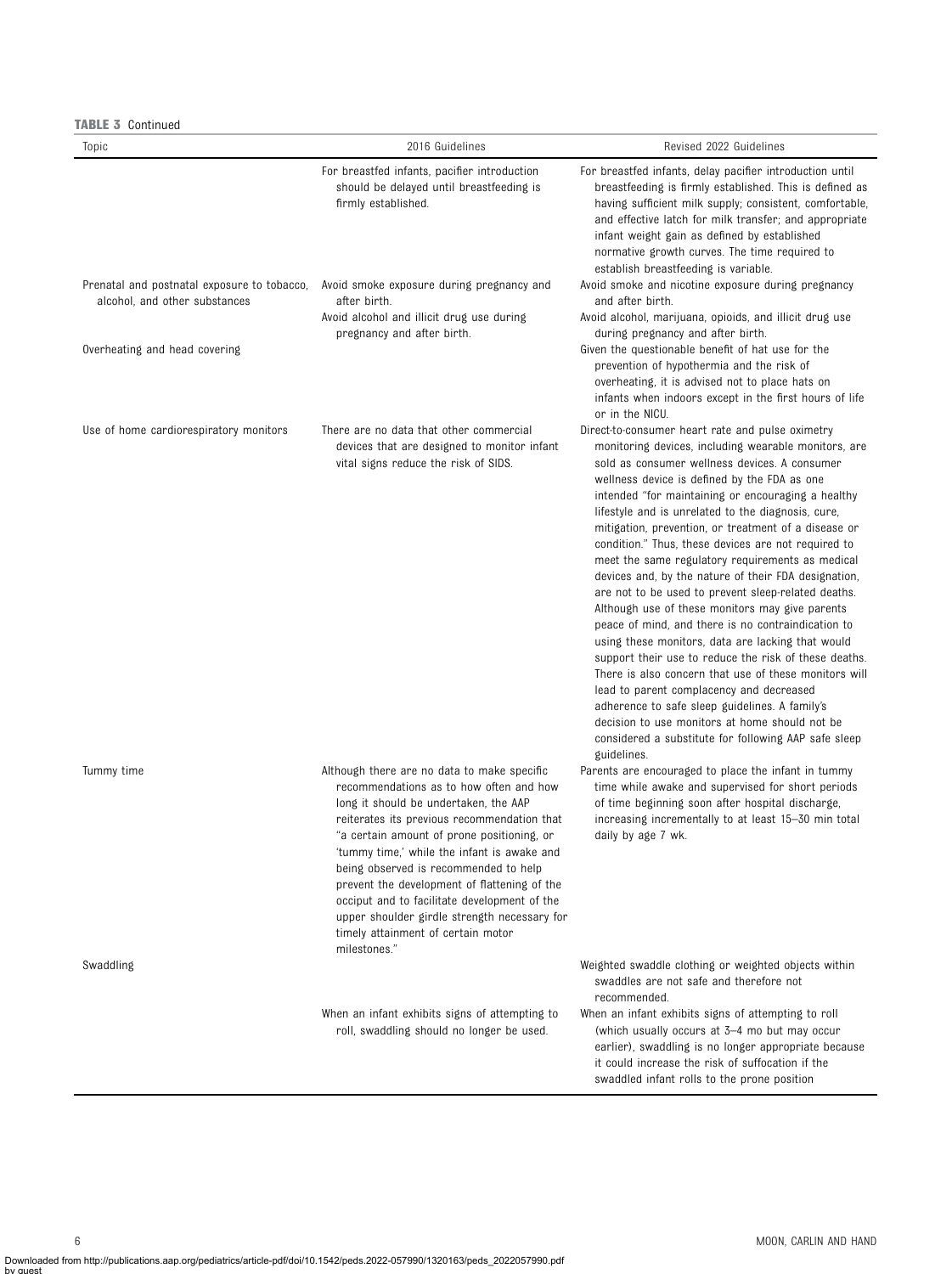TABLE 3 Continued

| Topic                                            | 2016 Guidelines                                                                                                                                                       | Revised 2022 Guidelines                                                                                                                                                                                                                                                                                                                                                                                                                                                                                                                                                                                                                                                                                                                                                                                      |
|--------------------------------------------------|-----------------------------------------------------------------------------------------------------------------------------------------------------------------------|--------------------------------------------------------------------------------------------------------------------------------------------------------------------------------------------------------------------------------------------------------------------------------------------------------------------------------------------------------------------------------------------------------------------------------------------------------------------------------------------------------------------------------------------------------------------------------------------------------------------------------------------------------------------------------------------------------------------------------------------------------------------------------------------------------------|
| Health professionals and child care<br>providers | Health care professionals, staff in newborn<br>nurseries, and child care providers should<br>endorse and model the SIDS risk reduction<br>recommendations from birth. | It is essential that physicians, nonphysician clinicians,<br>hospital staff, and child care providers endorse and<br>model safe infant sleep guidelines from the<br>beginning of pregnancy.                                                                                                                                                                                                                                                                                                                                                                                                                                                                                                                                                                                                                  |
| Media and manufacturers                          | Media and manufacturers should follow safe<br>sleep guidelines in their messaging and<br>advertising.                                                                 | It is advised that media and manufacturers follow safe<br>sleep guidelines in their messaging, advertising,<br>production, and sales to promote safe sleep<br>practices as the social norm.                                                                                                                                                                                                                                                                                                                                                                                                                                                                                                                                                                                                                  |
| Education                                        |                                                                                                                                                                       | Culturally appropriate, respectful, and nonjudgmental<br>communication between clinicians and parents is<br>important when discussing safe infant sleep.<br>Language interpreters should be used as needed.<br>Education that is integrated with other health<br>messaging, such as discussion of the risk of falls<br>and potential skull fractures if infants fall from an<br>adult's arms or a sleep surface, can be helpful.<br>Strategies to avoid inadvertent bed sharing could<br>include setting of alarms or alternative activities<br>(books, television shows, etc) to avoid falling asleep.<br>Education campaigns need to be well funded,<br>strategically implemented, and evaluated, and<br>innovative, socioculturally appropriate intervention<br>methods need to be encouraged and funded. |
| Research and surveillance                        |                                                                                                                                                                       | Research on the social determinants of health, health<br>care delivery system inequalities, and the impact of<br>structural racism and implicit bias as related to<br>health care access, education, and outcomes that<br>contribute to health disparities, and understanding<br>how to best address these disparities in a<br>socioculturally appropriate manner, should be<br>continued and funded.<br>It is important to provide training for hospital<br>personnel in the evaluation and response when an<br>infant who has been found unresponsive and has<br>potentially died suddenly and unexpectedly is<br>brought for medical attention in the emergency<br>department or other medical facilities, as well as<br>information about how to support families during<br>this difficult time.         |

This table does not reflect all of the safe sleep guidelines but only those portions of the guidelines that have been substantially revised. NICHD, Eunice Kennedy Shriver National Institute of Health and Human Development.

the accompanying technical report, "Evidence Base for 2022 Updated Recommendations for a Safe Infant Sleeping Environment to Reduce the Risk of Sleep-Related Infant Deaths".<sup>[13](#page-16-0)</sup>

# RECOMMENDATIONS TO REDUCE THE RISK OF SLEEP-RELATED INFANT DEATHS

1. Back to sleep for every sleep. To reduce the risk of sleep-related death, it is recommended that infants be placed for sleep in a

supine (back) position for every sleep by every caregiver until the child reaches 1 year of age. $14-18$  $14-18$  $14-18$ Side sleeping is not safe and is not advised.[15,17](#page-17-0)

a. The supine sleep position on a flat, noninclined surface does not increase the risk of choking and aspiration in infants and is recommended for every sleep, even for infants with gastroesophageal reflux (GER). The infant airway anatomy and protective mechanisms (eg,

gag reflex) protect against aspiration<sup>[19](#page-17-0),[20](#page-17-0)</sup> (see [Fig 1](#page-7-0) and video [[https://www.youtube.](https://www.youtube.com/watch?v=zm0YQbAsDnk) [com/watch?v=zm0YQbAsDnk\]](https://www.youtube.com/watch?v=zm0YQbAsDnk), both of which may be helpful in educating parents and caregivers). The American Academy of Pediatrics (AAP) concurs with the North American Society for Pediatric Gastroenterology and Nutrition that " … no position other than supine position is recommended for infants because of the risk of SIDS." Further, "the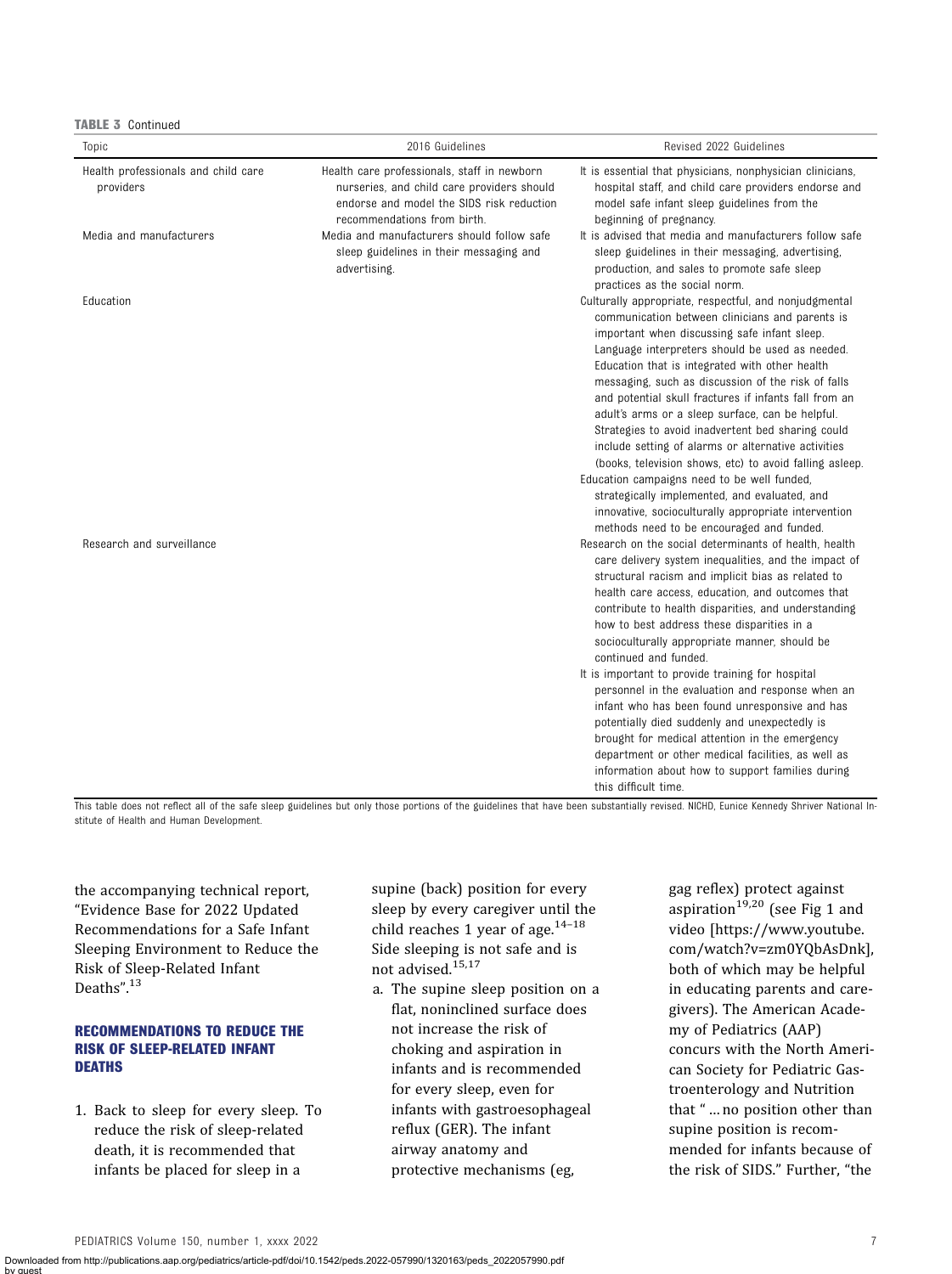<span id="page-7-0"></span>

#### FIGURE 1

Back sleeping does not increase the risk of choking. In fact, infants may be better able to clear fluids when they are on their backs, possibly because of anatomy. When an infant is in the back-sleeping position, the trachea lies on top of the esophagus. Anything regurgitated or refluxed from the esophagus must work against gravity to be aspirated into the trachea. When an infant is in the stomachsleeping position, anything regurgitated or refluxed will pool at the opening of the trachea, making it easier for the infant to aspirate or choke. Image and caption courtesy of the Safe to Sleep campaign, for educational purposes only; Eunice Kennedy Shriver National Institute of Child Health and Human Development,<http://www.nichd.nih.gov/sids>. Safe to Sleep is a registered trademark of the United States Department of Health and Human Services.

working group recommends not to use positional therapy (ie, head elevation, lateral and prone positioning) to treat symptoms of gastroesophageal reflux disease (GERD) in sleeping infants." [21](#page-17-0) There is no evidence to suggest that infants receiving nasogastric or orogastric feeds are at increased risk for aspiration if placed in the supine position. Elevating the head of the infant's crib is ineffective in reducing  $GER^{22,23}$  $GER^{22,23}$  $GER^{22,23}$  and is not recommended. Infants cannot be placed at a 30-degree incline without sliding down, $24$  which raises concern that the infant could slide into a position that may compromise respiration. Infants sleeping at lesser inclines can more easily flex their trunk and lift their head, facilitating rolling onto the side or prone, at which point they are at higher risk for muscle fatigue and potential suffocation.<sup>[24](#page-17-0)</sup>

b. Hospitalized preterm infants should be placed supine as soon as clinical status has

stabilized and they have achieved positional stability, that is, when therapeutic or nonsupine positioning is no longer medically indicated. This milestone is usually achieved by 32 weeks' gestational age as the infant's flexion tone and strength develop. Given the higher SUID risk<sup>[25](#page-17-0)-[27](#page-17-0)</sup> and the strong association between prone sleep position and SIDS<sup>[28](#page-17-0)</sup> among preterm and low birth weight infants, supine positioning for every sleep should be modeled in the NICU when infants are medically stable. The AAP reiterates its previous recommendation that:

1. "preterm infants should be placed supine for sleeping, just as term infants should, and the parents of preterm infants should be counseled about the importance of supine sleeping in preventing SIDS. Hospitalized preterm infants should be kept predominantly in the

supine position, at least from the postmenstrual age of 32 weeks onward, so that they become acclimated to supine sleeping before discharge"<sup>29</sup>; and

- 2. even among preterm infants with GER, "safe sleep approaches, including supine positioning on a flat and firm surface and avoidance of commercial devices designed to maintain head elevation in the crib, should be paramount as a model for parents of infants approaching discharge (ie, infants >32 weeks' postmenstrual age) from the hospital." [30](#page-17-0) NICU personnel should endorse safe sleeping guidelines with parents of infants from the time of admission to the NICU. (Additional details are available in the AAP clinical report "Transition to a Safe Home Sleep Environment for the NICU Patient."[31](#page-17-0))
- c. During the birth hospitalization, place healthy, newborn infants supine and on a flat, noninclined surface for every sleep when they are not engaged in skin-to-skin care or in the arms of an awake/alert individual. As stated in the AAP clinical report on safe sleep and skin-to-skin care, "skin-to-skin care is recommended for all mothers and newborns, regardless of feeding or delivery method, immediately after birth (as soon as the mother is medically stable, awake, and able to respond to her newborn), and to continue for at least an hour." [32](#page-17-0) Thereafter, or when the parent needs to sleep or take care of other needs, infants should be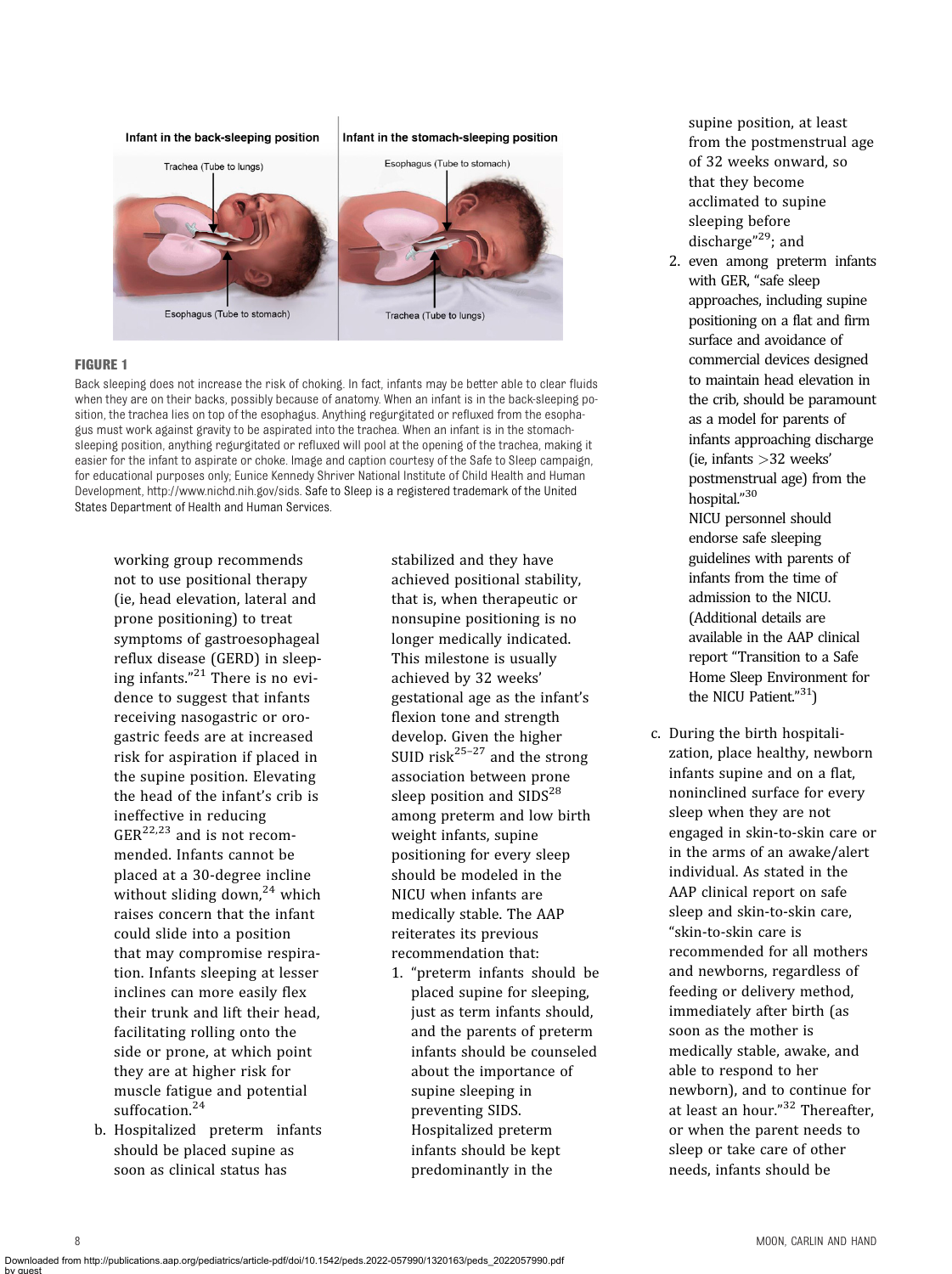placed supine in a noninclined bassinet. There is no evidence that placing infants on their side during the first few hours after delivery promotes clearance of amniotic fluid or decreases the risk of aspiration. Infants who are rooming in with their parents or cared for in a separate newborn nursery should be placed in the supine position for sleep in a noninclined bassinet when not engaged in skin-to-skin care.

- d. Infants who can roll from supine to prone and from prone to supine can be allowed to remain in the sleep position that they assume. Although data to make specific recommendations as to when it is safe for infants to sleep in the prone or side position are lacking, studies establishing prone and side sleeping as risk factors for SIDS include infants aged up to 1 year. Therefore, the best evidence suggests that infants should continue to be placed supine until aged 1 year. Because rolling into soft bedding is an important risk factor for sleeprelated death. $33,34$  an infant's sleep environment should be clear of everything but a fitted sheet.
- 2. Use a firm, flat, noninclined sleep surface to reduce the risk of suffocation or wedging/ entrapment.
	- a. Place infants on a firm, flat, noninclined sleep surface (eg, tightly fitting crib mattress in a safety-approved crib) covered by a fitted sheet with no other bedding or soft objects. Sleep surfaces with inclines of more than 10 degrees are unsafe for infant sleep.[24](#page-17-0)
	- b. A firm surface maintains its shape and does not indent or

conform to the shape of the infant's head when the infant is placed on the surface. The surface does not change its shape when the fitted sheet designated for that model is used, such that there are no gaps between the mattress and the wall of the crib, bassinet, portable crib, or play yard.

- c. Only use mattresses designed for the specific product. Pillows or cushions are not appropriate for use as mattress substitutes or in addition to a mattress. Mattress toppers, designed to make the sleep surface softer, are not appropriate for use with infants aged  $<$ 1 year. If a mattress cover is used to protect against wetness, it should be tightly fitting and thin. Nothing (wedges, pillows, etc) should be placed under or over the mattress to elevate the infant off the mattress or create an angled sleep surface. This strategy is ineffective in reducing  $GER<sub>1</sub><sup>21</sup>$  $GER<sub>1</sub><sup>21</sup>$  $GER<sub>1</sub><sup>21</sup>$  and it is not recommended to relieve symptoms of an upper respiratory infection, regardless of symptom severity.
- d. Soft mattresses, including those with adjustable firmness or those made from memory foam, could create a pocket (or indentation) and increase the chance of rebreathing or suffocation if the infant is placed or rolls over to the prone position.[35](#page-17-0),[36](#page-17-0) Many mattresses intended for use by older children or adults contain memory foam or have adjustable firmness. The use of mattresses that are soft, adjustable, or with memory foam is dangerous for infants.
- e. A crib, bassinet, portable crib, or play yard that conforms to the safety standards of the Consumer Product Safety Commission (CPSC) is recommended.[37](#page-17-0) In addition, parents and providers should check the CPSC website [\(www.cpsc.gov](http://www.cpsc.gov)) to ensure that the product has not been recalled. This is particularly important for used cribs. Cribs with missing hardware or missing instructions should not be used, nor should parents or providers attempt to fix broken components of a crib, because many deaths have occurred in cribs that were broken or with missing parts (including those that had presumably been fixed).
- f. Local organizations throughout the United States help provide low-cost or free cribs or play yards for families with financial constraints.
- g. In June 2021, the CPSC passed a rule that any sleep products for infants aged 5 months and younger (defined as any product with packaging, marketing, or instructions indicating that the product is for sleep or naps, or with any images of sleeping infants) must meet the existing federal safety standards for cribs, bassinets, play yards, and bedside sleepers.<sup>[38](#page-17-0)</sup> This includes inclined sleep products, hammocks, cardboard boxes, in-bed sleepers, baby nests and pods, compact bassinets without a stand or legs, travel bassinets, and baby tents. There is inadequate published evidence to recommend for or against the use of any of these alternative sleep surfaces. At a minimum, to be considered a safe option, any alternative sleep surface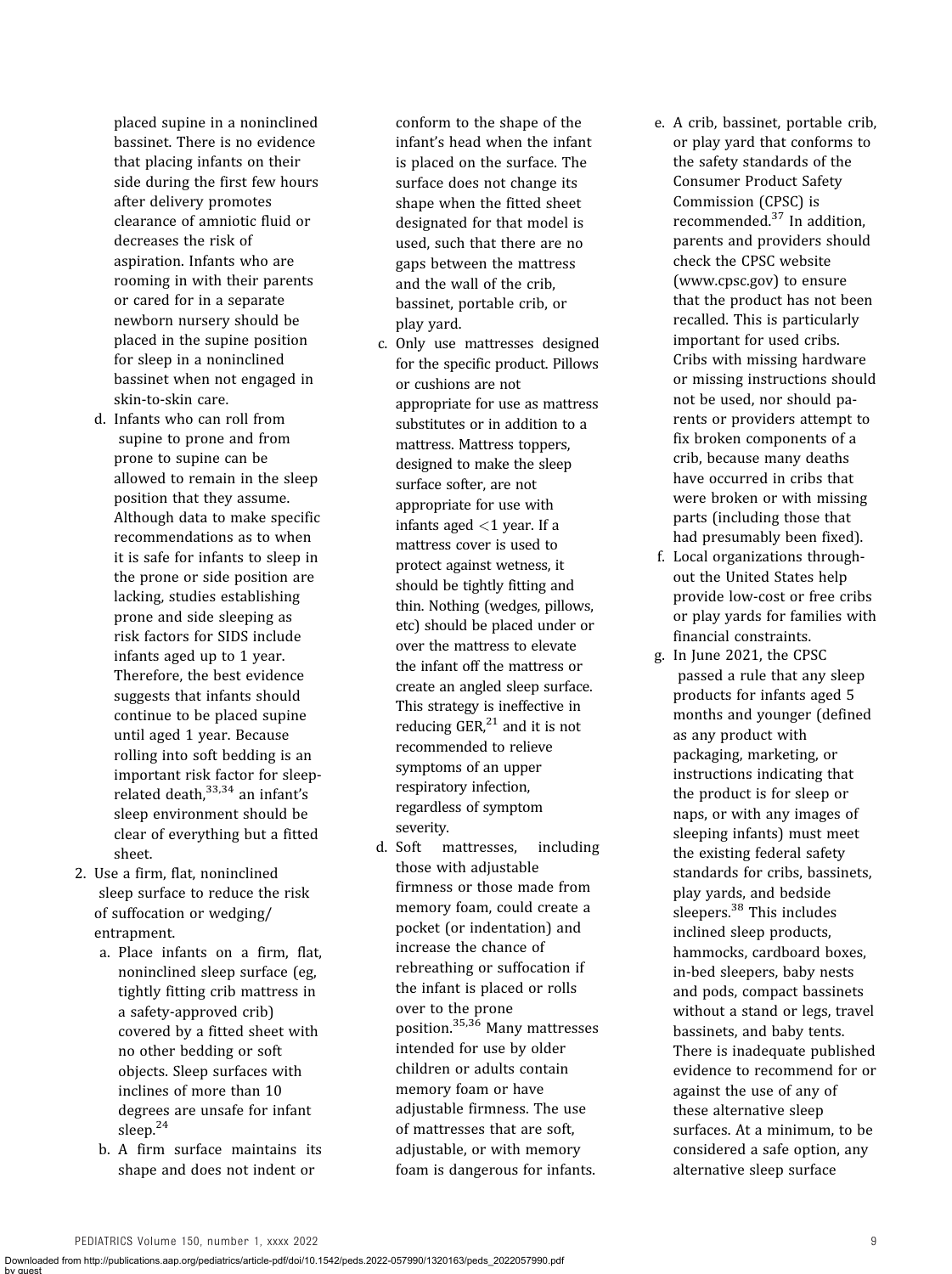should adhere to the June 2021 CPSC rule that any infant sleep product must meet existing federal safety standards for cribs, bassinets, play yards, and bedside sleepers. Products that do not meet the federal safety standard are likely not safe for infant sleep, and the AAP does not recommend their use. Regardless of sleep surface, the AAP recommends supine positioning; use of a firm, noninclined sleep surface without padded sides; and avoidance of soft objects and loose bedding.

- h. Some American Indian/ Alaska Native communities have promoted the use of cradleboards as an infant sleep surface. There are no data regarding the safety of cradleboards for sleep, but the Eunice Kennedy Shriver National Institute of Health and Human Development-led Healthy Native Babies Project suggests cradleboards as a culturally appropriate infant sleep surface.<sup>[39](#page-17-0)</sup> Care should be taken so that infants do not overheat (because of overbundling) in the cradleboard.
- i. There is no evidence that special crib mattresses and sleep surfaces claiming to reduce the chance of rebreathing carbon dioxide when the infant is in the prone position reduce the risk of a sleep-related death. However, there is no disadvantage to using these mattresses if they meet the safety standards as described previously.
- j. Infants should not be placed for sleep on adult-sized beds or mattresses because of the risk of entrapment and suffocation. $40,41$  In addition,

portable bed rails should not be used with infants because of the risk of entrapment and strangulation.

- k. The infant sleep area should be kept free of hazards, such as dangling cords, electric wires, and window covering cords, because these may present a strangulation risk.
- l. Sitting devices, such as car seats, strollers, swings, infant carriers, and infant slings, are not recommended for routine sleep in the hospital or at home, particularly for infants aged  $<$ 4 months.<sup>[42](#page-17-0)-[47](#page-17-0)</sup> When infants fall asleep in a sitting device, remove them from the product and move them to a crib or other appropriate flat surface as soon as is safe and practical. Car seats and similar products are not stable on a crib mattress or other elevated surfaces.<sup>[48](#page-18-0)-[52](#page-18-0)</sup> Do not leave infants unattended in car seats and similar products, and do not place or leave infants in car seats and similar products with the straps unbuckled or partially buckled.<sup>[47](#page-18-0)</sup>
- m. When infant slings and cloth carriers are used for carrying, it is important to ensure that the infant's head is up and above the fabric, the face is visible, and the nose and mouth are clear of obstructions.[53](#page-18-0) If the infant's head is covered to facilitate nursing, the infant should be repositioned in the sling after feeding so that the head is up, is clear of fabric, and is not against the adult's body or the sling.
- n. Short-term emergency situations: There may be personal (house fire, eviction) or regional (hurricane, earthquake) disasters that result in displacement with a

lack of access to an approved safe sleep device/surface. In an emergency, an alternative device with a firm, flat, noninclined surface (eg, box, basket, or dresser drawer) with thin, firm padding may be used temporarily. However, this alternative device should be replaced as soon as a CPSC-approved surface is available. The device should contain no pillows or loose or soft objects. Governmentregulated shelters should have an adequate number of CPSC-approved sleep surfaces to support their client population. Social service agencies and emergency assistance organizations should provide resources for free or low-cost CPSCapproved surfaces.

- 3. Feeding of human milk is recommended, as it is associated with a reduced risk of SIDS.
	- a. Breastfeeding is associated with a reduced risk of SIDS.[54](#page-18-0)–[56](#page-18-0) Unless it is contraindicated or the parent is unable to do so, it is recommended that infants be fed with human milk (ie, not offered any formula or other nonhuman milk-based supplements) exclusively for  $\sim$ 6 months, with continuation of human milk feeding for 1 year or longer as mutually desired by parent and infant, in alignment with recommendations of the AAP.[57](#page-18-0)
	- b. The risk-reducing effect of human milk feeding increases with exclusivity.<sup>[56](#page-18-0)</sup> Furthermore, any human milk feeding is more protective against SIDS than none,<sup>[56](#page-18-0)</sup> and the protective effect increases with longer duration of human milk feeding.[58](#page-18-0)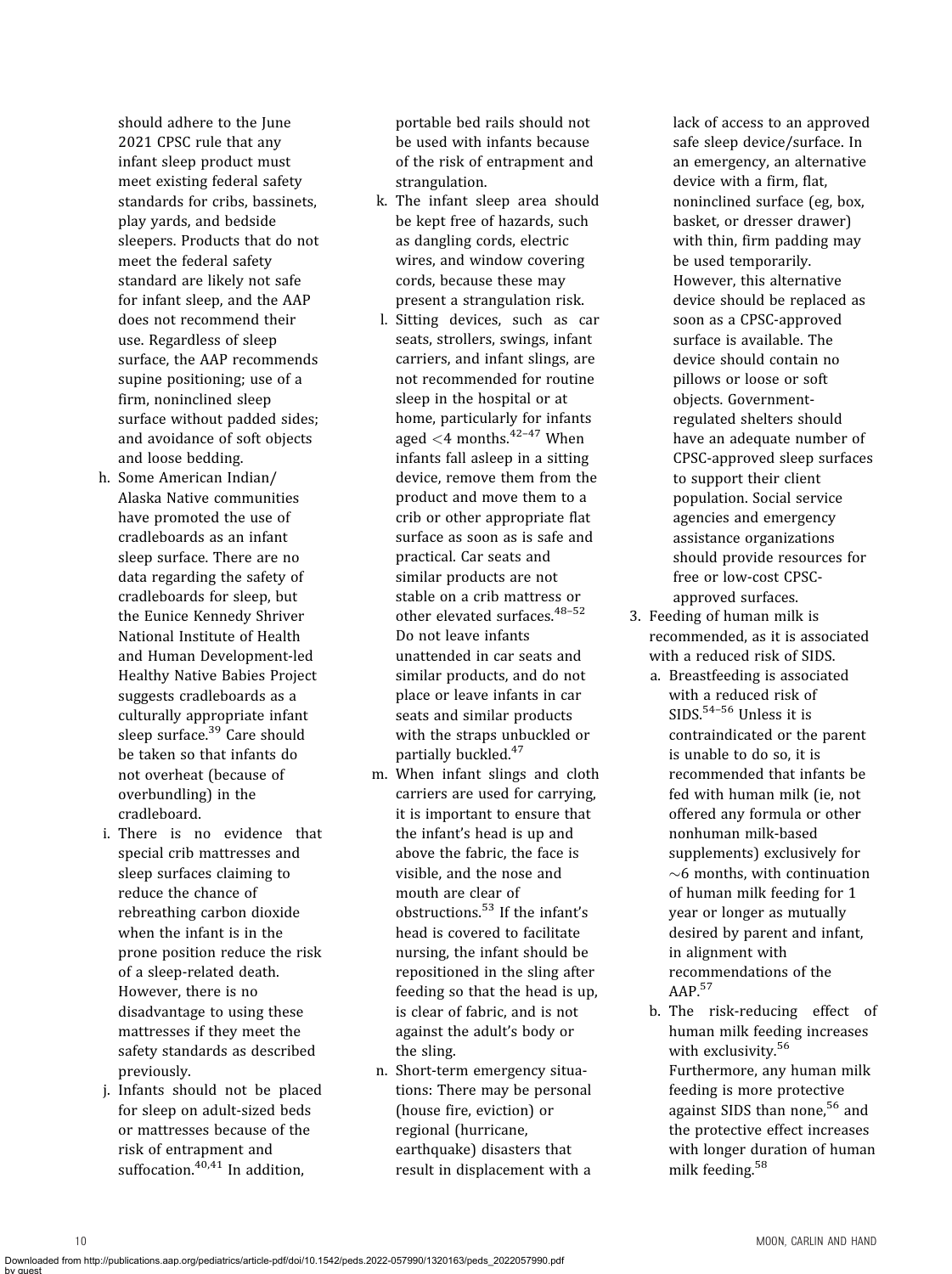- c. Because preterm and low birth weight infants are at higher risk of dying from  $SIDS<sub>1</sub><sup>59</sup>$  $SIDS<sub>1</sub><sup>59</sup>$  $SIDS<sub>1</sub><sup>59</sup>$  it is particularly important to emphasize the benefits of human milk, engage with families to understand the barriers and facilitators to provision of human milk, and provide more intensive assistance during prolonged NICU hospitalization for these groups.
- d. Some parents are unable to or choose not to feed human milk. When discussing feeding practices, culturally appropriate, respectful, and nonjudgmental communication between clinicians and parents is recommended. These families should still be counseled on the importance of following the other safe sleep recommendations.
- 4. It is recommended that infants sleep in the parents' room, close to the parents' bed, but on a separate surface designed for infants, ideally for at least the first 6 months. There is evidence that sleeping in the parents' room but on a separate surface decreases the risk of SIDS by as much as 50%.[16,18](#page-17-0),[60,61](#page-18-0) In addition, this arrangement is most likely to prevent suffocation, strangulation, and entrapment that may occur when the infant is sleeping in the adult bed.
	- a. Place the infant's crib, portable crib, play yard, or bassinet in the parents' bedroom, ideally for at least the first 6 months. Room sharing without bed sharing is protective for the first year of life, and there is no specific evidence for when it might be safe to move an infant to a separate room before 1 year of age. However, the rates of sleep-related deaths are

highest in the first 6 months, so room sharing during this vulnerable period is especially important. Placing the crib close to the parents' bed so that the infant is within view and within arms' reach can facilitate feeding, comforting, and monitoring of the infant to give parents peace of mind about their infant's safety. This arrangement also reduces SIDS risk and removes the possibility of suffocation, strangulation, and entrapment that may occur when the infant is sleeping in the adult bed.

- b. There is insufficient evidence to recommend for or against the use of devices promoted to make bed sharing "safe." At a minimum, to be considered a safe option, any of these devices should adhere to the June 2021 CPSC rule that any infant sleep product must meet existing federal safety standards for cribs, bassinets, play yards, and bedside sleepers.<sup>[38](#page-17-0)</sup> (See section 2g above.)
- c. Return infants who are brought into the adult bed for feeding or comforting to their own crib or bassinet when the parent is ready to return to sleep.[17,](#page-17-0)[62](#page-18-0)
- d. Couches and armchairs are extremely dangerous places for infants and should never be used for infant sleep. Sleeping on couches and armchairs places infants at extraordinarily high risk (with 22- to 67-fold increased risk) for infant death, including  $SIDS^{14,16,17,61,62}$  $SIDS^{14,16,17,61,62}$  $SIDS^{14,16,17,61,62}$  $SIDS^{14,16,17,61,62}$  $SIDS^{14,16,17,61,62}$  suffocation through entrapment or wedging between seat cushions, or overlay if another person is also sharing this surface.<sup>[63](#page-18-0)</sup> Therefore, parents

and other caregivers need to

be especially vigilant as to their wakefulness when feeding infants or lying with infants on these surfaces.

- e. The safest place for a baby to sleep is on a separate sleep surface designed for infants close to the parents' bed. Infants sleeping in a separate room are 2.75 to 11.5 times more likely to die suddenly and unexpectedly than infants who are room sharing without bed sharing.<sup>[16,](#page-17-0)[60,64](#page-18-0)</sup> When all bed-sharing or surface-sharing circumstances are included in meta-analyses, the risk of dying suddenly and unexpectedly is almost 3 times higher than room sharing without bed sharing.<sup>[65](#page-18-0)</sup>
- f. The AAP understands and respects that many parents choose to routinely bed share for a variety of reasons, including facilitation of breastfeeding, cultural preferences, and a belief that it is better and safer for their infant. However, on the basis of the evidence, <sup>[66](#page-18-0)</sup> the AAP is unable to recommend bed sharing under any circumstances. Having the infant close by their bedside in a crib or bassinet will allow parents to feed, comfort, and respond to their infant's needs. It is also important for parents, pediatricians, other physicians, and nonphysician clinicians to know that the following factors increase the magnitude of risk when bed sharing or surface sharing:
	- i. More than 10 times the baseline risk of parent–infant bed sharing:
		- Bed sharing with someone who is impaired in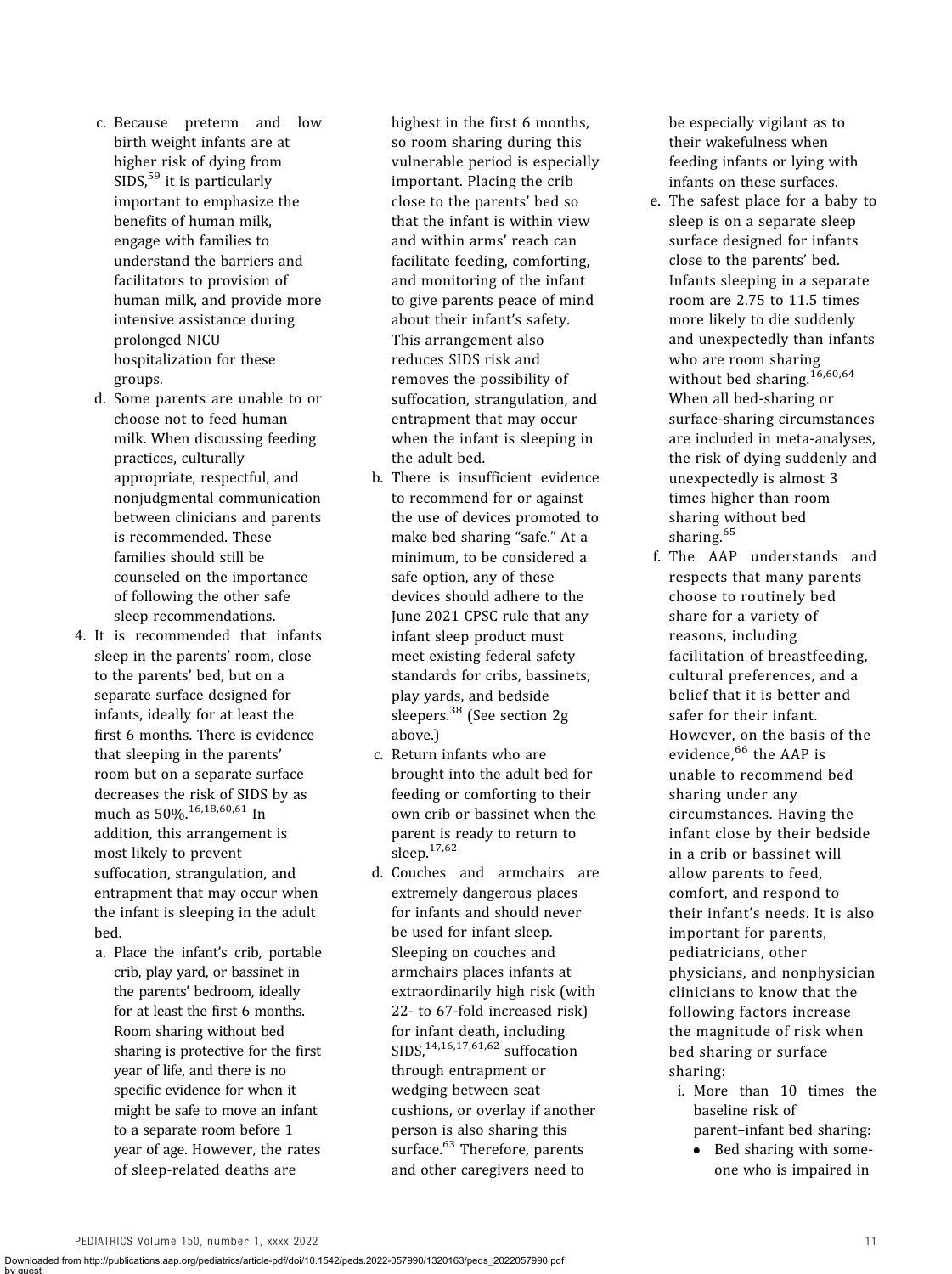their alertness or ability to arouse because of fatigue or use of sedating medications (eg, certain antidepressants, pain medications) or substances (eg, alcohol, il-licit drugs).<sup>[18,](#page-17-0)[66](#page-18-0)-[68](#page-18-0)</sup>

- Bed sharing with a current smoker (even if the smoker does not smoke in bed) or if the pregnant parent smoked during pregnancy.[16,17](#page-17-0),[65,69](#page-18-0),[70](#page-18-0)
- Bed sharing on a soft surface, such as a waterbed, old mattress, sofa, couch, or armchair.[14,16](#page-17-0),[17](#page-17-0)[,61](#page-18-0),[62](#page-18-0)
- ii. 5 to 10 times the baseline risk of parent–infant bed sharing:
	- Term, normal weight infant aged <4 months, even if neither parent smokes and even if the infant is breastfed[.16,18](#page-17-0)[,61](#page-18-0),[62,65](#page-18-0),[66,71](#page-18-0) This is a particularly vulnerable time, so parents who choose to feed their infants aged <4 months in bed need to be especially vigilant to avoid falling asleep.
	- Bed sharing with anyone who is not the infant's parent, including nonparental caregivers and other children.<sup>[14](#page-17-0)</sup>
- iii. 2 to 5 times the baseline risk of parent–infant bed sharing:
	- Preterm or low birth weight infant, even if neither parent smokes.[59](#page-18-0)
	- Bed sharing with soft bedding accessories, such as pillows or blankets.[14](#page-17-0),[72](#page-18-0)

Pediatricians, other physicians, and nonphysician clinicians are

encouraged to counsel all families on these factors that can substantially increase the risk of sleep-related death while bed sharing.

- g. Bed sharing can occur unintentionally if parents fall asleep while feeding their infant or at times when parents are particularly tired or infants are fussy. Evidence suggests that it is relatively less hazardous (but still not recommended) to fall asleep with the infant in the adult bed than on a sofa or armchair, should the parent fall asleep.[14](#page-17-0),[16](#page-17-0),[17](#page-17-0),[61](#page-18-0),[62](#page-18-0) It is important to note that a large percentage of infants who die while bed sharing are found with their face or head covered by bedding.<sup>[73](#page-18-0)</sup> Therefore, it is advised that no pillows, sheets, blankets, pets, or other soft or loose items that could obstruct infant breathing or cause overheating be in the bed. Because there is evidence that the risk of bed sharing is higher with longer duration.<sup>[17](#page-17-0),[62](#page-18-0)</sup> if the parent falls asleep while feeding the infant in bed, parents are advised to return the infant to a separate sleep surface as soon as the parent awakens.
- h. Any potential benefits of cobedding for twins and higherorder multiples are outweighed by the risk of cobedding. It is prudent to provide separate sleep surfaces and avoid cobedding for twins and higherorder multiples in the hospital and at home.[74](#page-18-0)
- 5. Keep soft objects, such as pillows, pillow-like toys, quilts, comforters, mattress toppers, fur-like materials, and loose bedding, such as blankets and nonfitted sheets, away from the infant's sleep area to reduce the risk of SIDS, suffocation, entrapment/wedging, and strangulation.

a. Soft objects,  $35,36,75-78$  $35,36,75-78$  $35,36,75-78$  $35,36,75-78$  $35,36,75-78$  $35,36,75-78$  such as pillows and pillow-like toys,

quilts, comforters, fur-like materials, and loose bedding,  $14,17,79-84$  $14,17,79-84$  $14,17,79-84$  $14,17,79-84$  $14,17,79-84$  such as blankets and nonfitted sheets, can obstruct an infant's nose and mouth.<sup>[85](#page-19-0)</sup> Airway obstruction from soft objects or loose bedding is the most common mechanism for accidental infant suffocation  $(Fig 2).^{86}$  $(Fig 2).^{86}$  $(Fig 2).^{86}$  $(Fig 2).^{86}$  $(Fig 2).^{86}$ 

- b. It is recommended that weighted blankets, weighted sleepers, weighted swaddles, or other weighted objects not be placed on or near the sleeping infant.
- c. Dressing the infant with layers of clothing is preferable to blankets and other coverings to keep the infant warm while reducing the chance of head covering or entrapment that could result from blanket use. Wearable blankets can also be used.
- d. Bumper pads or similar products that attach to crib slats or sides are not recommended because they have been implicated in deaths attributable to suffocation, entrapment/ wedging, and strangulation. With current safety standards for crib slats, bumper pads and similar products are not necessary for safety against head entrapment or to prevent injury.[87,88](#page-19-0)
- 6. Offering a pacifier at nap time and bedtime is recommended to reduce the risk of SIDS. For breastfed infants, delay pacifier introduction until breastfeeding is firmly established.<sup>[57](#page-18-0)</sup> Established breastfeeding is defined as having sufficient milk supply; consistent, comfortable, and effective latch for milk transfer; and appropriate infant weight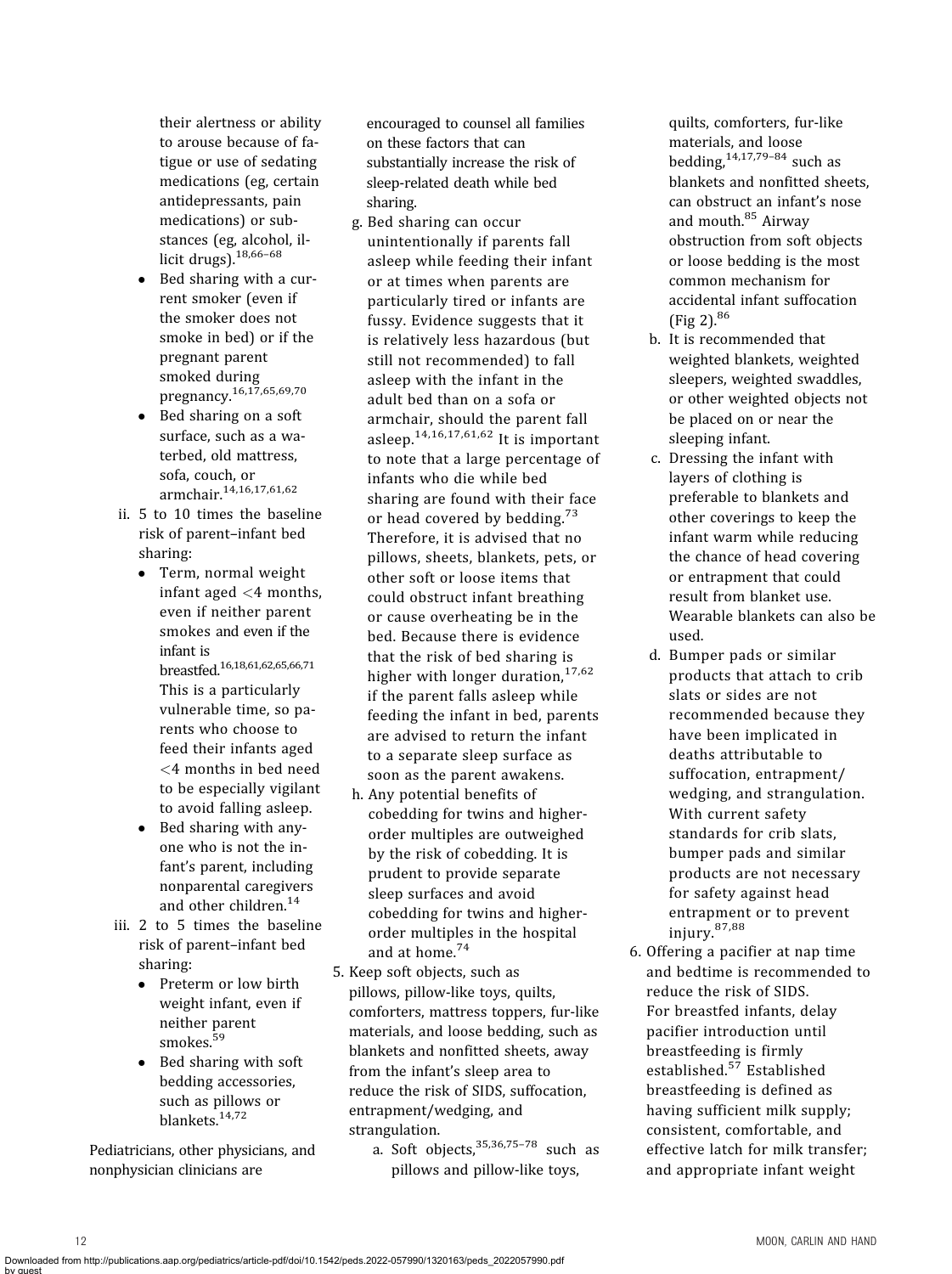<span id="page-12-0"></span>

### FIGURE 2

Depictions of common mechanisms for accidental sleep-related infant suffocation. Airway obstruction from soft objects or loose bedding is the most common mechanism of accidental infant suffocation. Wedging or entrapment between 2 inanimate objects can result in compression or obstruction of the nose and mouth or thorax. Overlay occurs when a person is found to be on top of or against the infant, obstructing the infant's airway. Image courtesy of the CDC.

gain as defined by established normative growth curves.<sup>[89](#page-19-0)</sup> The time required to establish breastfeeding is variable. Infants who are not being directly breastfed can begin pacifier use as soon as desired.

- a. Although the mechanism is yet unclear, studies have reported a protective effect of pacifiers on the incidence of SIDS.[14,18](#page-17-0)[,62](#page-18-0),[90](#page-19-0)–[99](#page-19-0) The protective effect of the pacifier is observed even if the pacifier falls out of the infant's mouth.[100](#page-19-0),[101](#page-19-0)
- b. Offer the pacifier when placing the infant for naps or nighttime sleep. It does not need to be reinserted once the infant falls asleep. Infants who refuse the pacifier should not be forced to take it. In those cases, parents can try to offer the pacifier again when the infant is a little older.
- c. Because of the risk of strangulation, $102$  never hang a pacifier around the infant's neck or attach it to infant clothing when the infant is placed for sleep or sleeping.
- d. Never attach objects, such as blankets, plush or stuffed toys, and other items that may present a suffocation or choking risk, to pacifiers.
- e. There is insufficient evidence that finger sucking is protective against SIDS.
- 7. Avoid smoke and nicotine exposure during pregnancy and after birth. Both smoking by pregnant people and smoke in the infant's environment after birth are major risk factors for SIDS. Pregnant people are advised not to smoke during pregnancy or after the infant's birth.<sup>[103](#page-19-0)-[106](#page-19-0)</sup> It is also advised that no one smoke near pregnant people or infants. Although there is no evidence on the relationship of vaping or electronic cigarette use and SUID, electronic cigarettes contain nicotine, which has been implicated in sleep-related infant deaths. Encourage families to set strict rules for smoke-free homes and cars and to eliminate secondhand tobacco smoke from all places children and other nonsmokers spend time.<sup>[107](#page-19-0)</sup> The risk of SIDS is particularly high when the infant bed shares with an adult smoker, even when the adult does not smoke in bed.[16](#page-17-0),[17](#page-17-0)[,65](#page-18-0),[69,70](#page-18-0),[108](#page-20-0)
- 8. Avoid alcohol, marijuana, opioids, and illicit drug use during pregnancy and after birth. There is an increased risk of SIDS with prenatal and postnatal exposure to alcohol or illicit drug use. Use of alcohol, marijuana, opioids, and illicit drugs periconceptionally and during pregnancy is strongly advised against.<sup>109-[116](#page-20-0)</sup> The risk of SIDS is also significantly higher with concomitant smoking and alcohol use[.117](#page-20-0) Parental alcohol, marijuana, opioid, and/or illicit

drug use in combination with bed sharing places the infant at particularly high risk for SIDS and suffocation.<sup>18[,67](#page-18-0)</sup>

- 9. Avoid overheating and head covering in infants. Although studies have demonstrated an increased risk of SIDS with overheating,  $118-121$  $118-121$  $118-121$  the definition of overheating in these studies varies. Therefore, it is difficult to provide specific room temperature guidelines to avoid overheating.
	- a. Consider the ambient temperature when dressing or bundling infants. In general, dress infants appropriately for the environment, with no  $>1$ layer more than an adult would wear to be comfortable in that environment.
	- b. Evaluate the infant for signs of overheating, such as sweating, flushed skin, or the infant's chest feeling hot to the touch.
	- c. Avoid overbundling and covering of the face and head.<sup>[73](#page-18-0)</sup> Given the questionable benefit of hat use for the prevention of hypothermia $122$  and the risk of overheating, it is advised not to place hats on infants when indoors except in the first hours of life or in the NICU.
	- d. There is currently insufficient evidence to recommend the use of a fan as a SIDS riskreduction strategy.
- 10. It is recommended that pregnant people obtain regular prenatal care. There is substantial epidemiologic evidence linking a lower risk of SIDS for infants when there has been regular prenatal care<sup>[103](#page-19-0)-[106](#page-19-0)</sup>; however, limited prenatal care often results from social determinants of health that are also associated with increased risk of SIDS. Pregnant people are advised to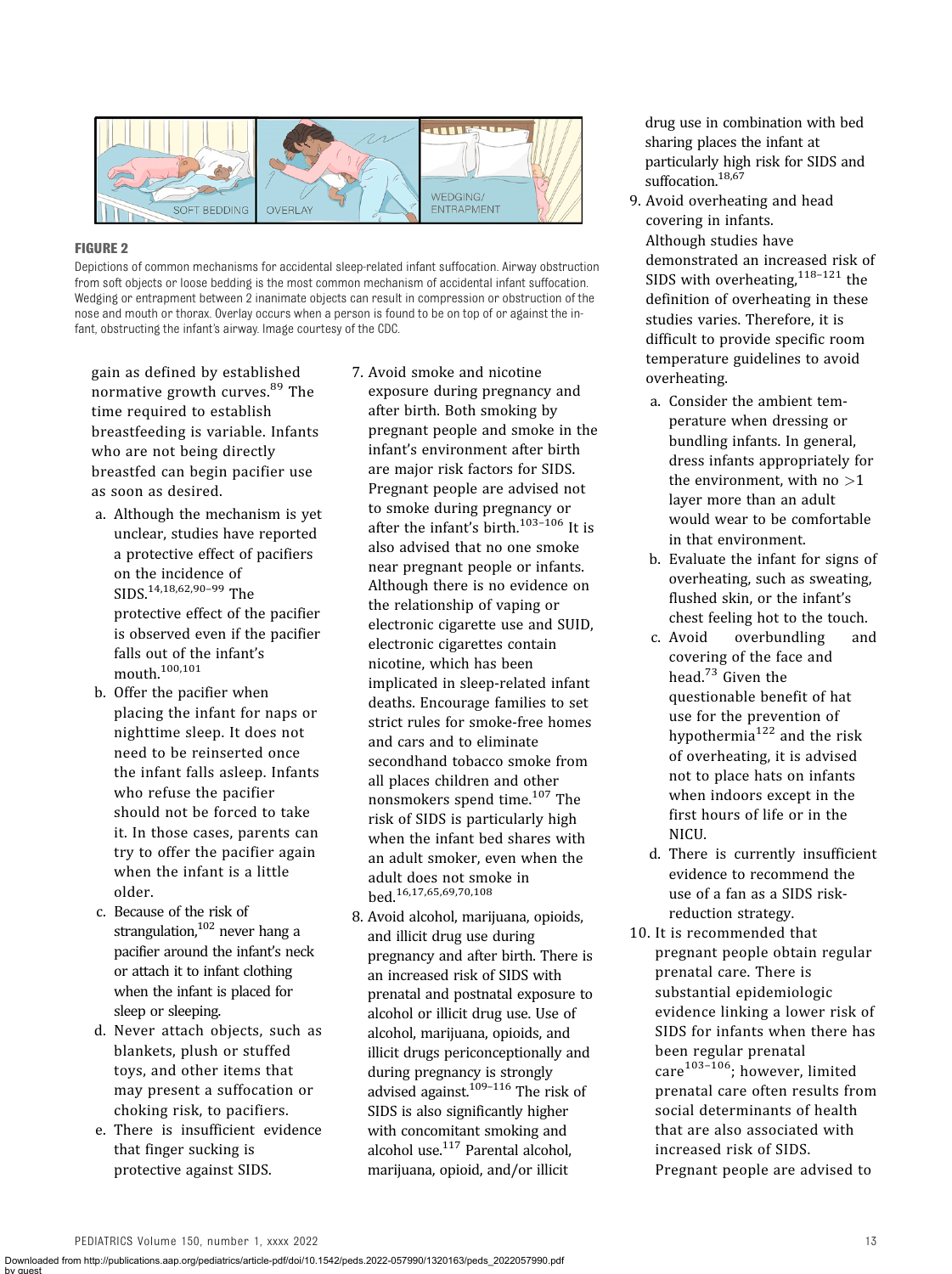follow guidelines for frequency of prenatal visits.<sup>[123](#page-20-0)</sup> Prenatal care provides the opportunity for physicians and nonphysician clinicians to counsel future parents on safe sleep practices and to help them manage high-risk behaviors such as smoking. A history of limited receipt of prenatal care may alert pediatricians, other physicians, and nonphysician clinicians that additional attention to and education regarding modifiable risk factors for sleep-related infant death may be needed.

- 11. It is recommended that infants be immunized in accordance with guidelines from the AAP and Centers for Disease Control and Prevention (CDC). There is no evidence that there is a causal relationship between immunizations and SIDS[.124](#page-20-0)–[127](#page-20-0) Instead, vaccination may have a protective effect against SIDS.[128](#page-20-0)–[131](#page-20-0)
- 12. Avoid the use of commercial devices that are inconsistent with safe sleep recommendations. Be particularly wary of devices that claim to reduce the risk of SIDS or other sleep-related deaths. There is no evidence that any of these devices reduce the risk of these deaths. Importantly, the use of products claiming to increase sleep safety may provide a false sense of security and complacency for caregivers. It is important to understand that use of such products does not diminish the importance of following recommended safe sleep practices. Information about a specific product can be found on the CPSC Web site ([www.cpsc.gov\)](http://www.cpsc.gov). The AAP concurs with the US Food and Drug Administration (FDA) and CPSC that manufacturers should not claim that a product or device

by guest

protects against sleep-related infant death unless there is scientific evidence to that effect.

13. Do not use home cardiorespiratory monitors as a strategy to reduce the risk of SIDS. Use of cardiorespiratory monitors has not been documented to decrease the incidence of SIDS.<sup>132-[135](#page-20-0)</sup> These devices are sometimes prescribed for use at home to detect apnea, bradycardia, and, when pulse oximetry is used, decreases in oxyhemoglobin saturation for infants at risk for these conditions, including some preterm infants with an unusually prolonged course of recurrent, extreme apnea.<sup>[136](#page-20-0)</sup> In addition, routine, in-hospital cardiorespiratory monitoring before discharge from the hospital has not been shown to detect infants at risk for SIDS. Direct-to-consumer heart rate and pulse oximetry monitoring devices, including wearable monitors, are sold as consumer wellness devices. A consumer wellness device is defined by the FDA as one intended "for maintaining or encouraging a healthy lifestyle and is unrelated to the diagnosis, cure, mitigation, prevention, or treatment of a disease or condition." [137](#page-20-0) Thus, these devices are not required to meet the same regulatory requirements as medical devices and, by the nature of their FDA designation, are not to be used to prevent sleep-related deaths. Although use of these monitors may give parents "peace of mind," [138](#page-20-0) and there is no contraindication to using these monitors, data are lacking to support their use to reduce the risk of these deaths. There is also concern that use of these monitors will lead to parent complacency and decreased adherence to safe sleep

guidelines. A family's decision to use monitors at home should not be considered a substitute for following AAP safe sleep guidelines.

- 14. Supervised, awake tummy time is recommended to facilitate infant development and to minimize development of positional plagiocephaly. Parents are encouraged to place the infant in tummy time while awake and supervised for short periods of time beginning soon after hospital discharge, increasing incrementally to at least 15 to 30 minutes total daily by 7 weeks of age. $139-142$  $139-142$  $139-142$ 
	- a. Diagnosis, management, and other prevention strategies for positional plagiocephaly, such as avoidance of excessive time in car seats and changing the infant's orientation in the crib, are discussed in detail in the AAP clinical report on positional skull deformities.<sup>[143](#page-21-0)</sup>
- 15. There is no evidence to recomm-

end swaddling as a strategy to reduce the risk of SIDS. Swaddling, or wrapping the infant in a light blanket, is often used as a strategy to calm the infant and encourage use of the supine position. There is a high risk for death if a swaddled infant is placed in or rolls to the prone position.<sup>[120,](#page-20-0)[144,145](#page-21-0)</sup> If infants are swaddled, always place them on the back. Swaddling should be snug around the chest but allow for ample room at the hips and knees to avoid exacerbation of hip dysplasia. Weighted swaddle clothing or weighted objects within swaddles are not safe and therefore not recommended. When an infant exhibits signs of attempting to roll (which usually occurs at age 3 to 4 months but may occur earlier), swaddling is no longer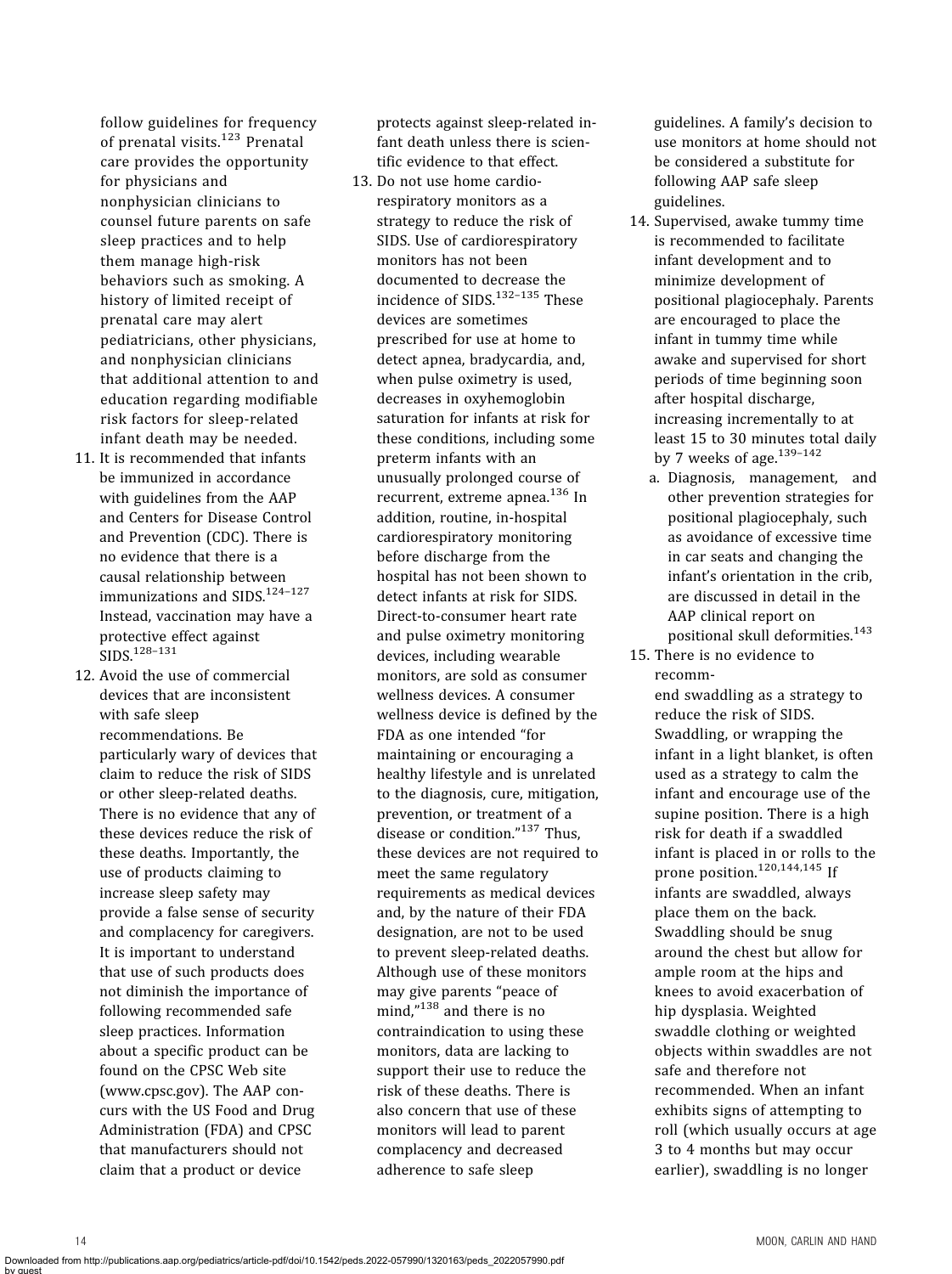appropriate because it could increase the risk of suffocation if the swaddled infant rolls to the prone position. $120,144,145$  $120,144,145$  $120,144,145$ There is no evidence with regard to risk of SIDS related to the arms being swaddled in or out. Parents can decide on an individual basis whether to swaddle and whether the arms are swaddled in or out, depending on the behavioral and developmental needs of the infant.

- 16. It is essential that physicians, nonphysician clinicians, hospital staff, and child care providers endorse and model safe infant sleep guidelines from the beginning of pregnancy.<sup>[146](#page-21-0)-[148](#page-21-0)</sup>
	- a. Hospital staff who care for infants who are medically unstable or who may have medical exceptions should model and implement all safe infant sleep recommendations as soon as the infant is medically stable and well before anticipated discharge.
	- b. Staff in level 1 newborn units, mother–baby units, and pediatric inpatient units should model and implement these recommendations beginning at birth and extending to 1 year of age.
	- c. All physicians, nurses, and other clinicians, especially those who care for pregnant or lactating people and infants, should receive education on safe infant sleep and provide education beginning in the prenatal period. Physicians and nonphysician clinicians should screen for and recommend safe sleep practices at each visit for infants, beginning at prenatal visits and up to age 1 year.
	- d. Provide families who do not have a safe sleep space for their infant with information

about low-cost or free cribs or play yards.

- e. Hospitals should ensure that patient care and staff training policies are consistent with updated safe sleep recommendations and that infant sleep spaces (bassinets, cribs) meet safe sleep standards.
- f. All state regulatory agencies should require that child care providers receive education on safe infant sleep and implement safe sleep practices. It is preferable that they have written policies.
- 17. It is advised that media and manufacturers follow safe sleep guidelines in their messaging, advertising, production, and sales to promote safe sleep practices as the social norm. Media exposures (including movie, television, magazines, newspapers, websites, and social media), manufacturer advertisements, and store displays affect individual behavior by influencing beliefs, attitudes, and social norms.[146,148](#page-21-0)–[151](#page-21-0) Media images, social media posts, and advertising messages contrary to safe sleep recommendations may provide a false sense of security and create misinformation about safe sleep practices.<sup>[152](#page-21-0)-[155](#page-21-0)</sup>
- 18. Continue the Eunice Kennedy Shriver National Institute of Health and Human Development "Safe to Sleep" campaign, focusing on ways to reduce the risk of all sleep-related deaths. Pediatricians and other maternal and child health providers can serve as key promoters of the campaign messages.
	- a. Continue public education, including strategies for overcoming barriers to behavior change, for all who care for infants, including parents, child care providers,

grandparents, foster parents, and babysitters.

- b. Continue to emphasize outreach to subgroups, including Black and American Indian/Alaska Native populations, which have higher incidence of sleeprelated deaths or higher prevalence of risk factors.
- c. The campaign should specifically include strategies to promote and support breastfeeding while discouraging bed sharing and eliminate tobacco smoke exposure. The campaign should also highlight the circumstances that substantially increase the risk of sleep-related death or unintentional injury while bed sharing, as listed previously.
- d. Introduce these recommendations universally before pregnancy and ideally in preschool and school curricula to educate older siblings and teenaged and adult babysitters about safe infant sleep practices and to establish that these practices are normative. The importance of preconceptional health, infant breastfeeding, and the avoidance of substance use (including alcohol and smoking) should be included in safe sleep education for those of reproductive age.
- e. Culturally appropriate, respectful, and nonjudgmental communication between clinicians and parents is important when discussing safe infant sleep. Language interpreters should be used as needed. Education that is integrated with other health messaging, such as discussion of the risk of falls and potential skull fractures if infants fall from an adult's arms or a sleep surface, can be helpful. Strategies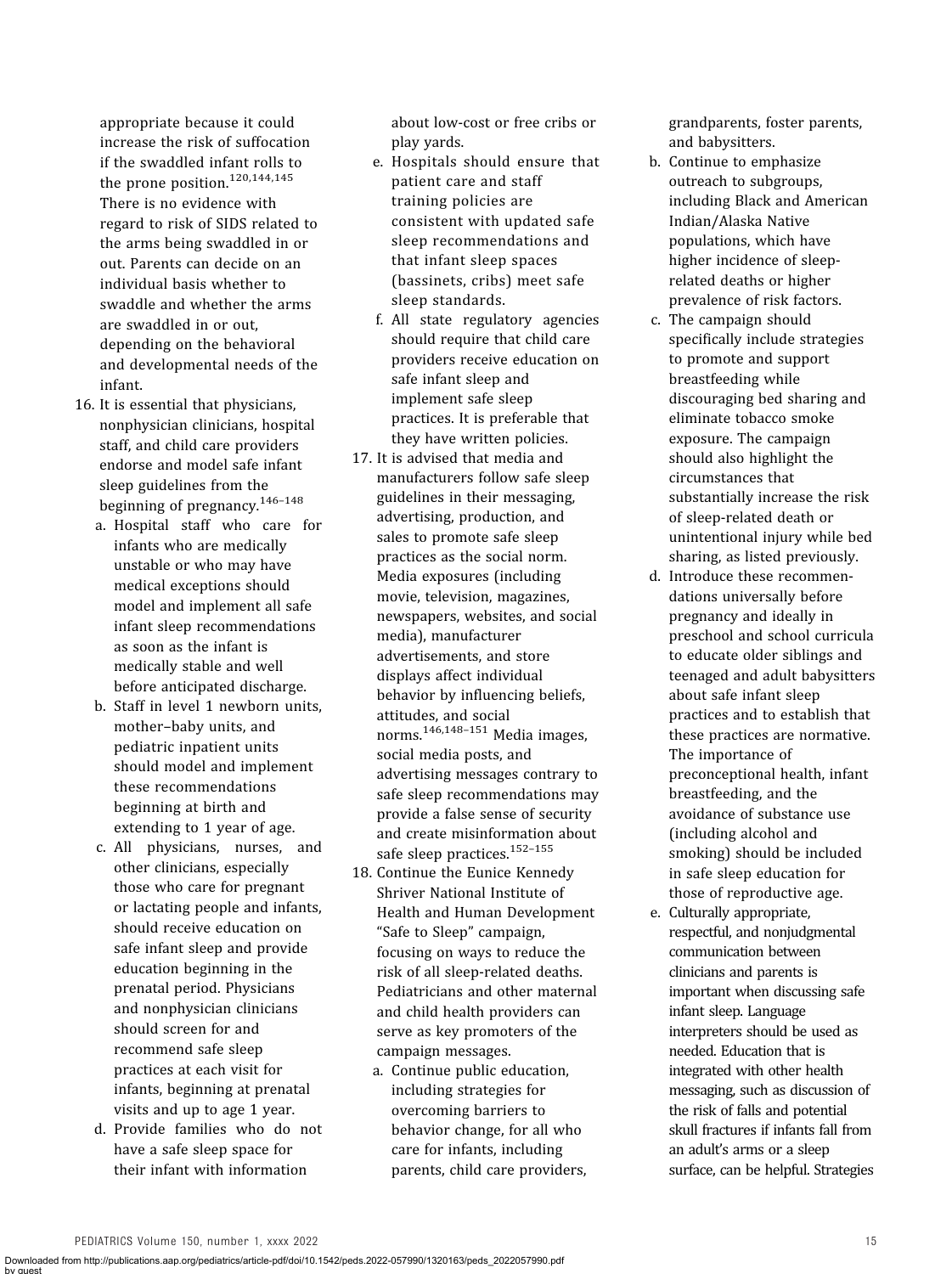to avoid inadvertent bed sharing could include setting of alarms or alternative activities (books, television shows, etc) to avoid falling asleep.

- f. Education campaigns need to be well-funded, strategically implemented and evaluated, and innovative, socioculturally appropriate intervention methods need to be encouraged and funded.
- g. Safe sleep messages should be reviewed, revised, and reissued at least every 5 years to address the next generation of new parents and products.
- 19. Continue research and surveillance on the risk factors, causes, and pathophysiological mechanisms of sleep-related deaths, with the ultimate goal of eliminating these deaths altogether.
	- a. Research on the etiology and pathophysiological basis of these deaths should be continued and funded.
	- b. Research on the social determinants of health, health care delivery system inequalities, and the impact of structural racism and implicit bias as related to health care access, education, and outcomes that contribute to health disparities, and understanding how to best address these disparities in a socioculturally appropriate manner, should be continued and funded.
	- c. Continue and increase implementation of standardized protocols for death scene investigations, as per CDC protocol. Comprehensive autopsies, including full external and internal examination of all major organs and tissues, including the brain; complete radiographs; metabolic testing; and toxicology screening

should also be performed. Training about how to conduct a comprehensive death scene investigation should be offered to medical examiners, coroners, death scene investigators, first responders, and law enforcement, and resources to maintain training and conduct of these investigations need to be allocated. In addition, child death reviews, with involvement of pediatricians and other primary care providers, should be supported and funded.

- d. It is important to provide training for hospital personnel in the evaluation and response when an infant who has been found unresponsive and has potentially died suddenly and unexpectedly is brought for medical attention in the emergency department or other medical facilities, as well as information about how to support families during this difficult time.<sup>[156](#page-21-0)</sup>
- e. Improved and widespread surveillance of sleep-related infant deaths should be implemented and funded. In January 2021, the Scarlett's Sunshine on Sudden Unexpected Death Act<sup>[157](#page-21-0)</sup> was passed. This act calls for continuing support of CDC's and the National Institute of Health's Sudden Unexpected Infant Death and Sudden Death in the Young Case Registry and other related fatality case reporting systems. The National Association of Medical Examiners encourages synoptic reporting of sleep-related infant death cases and review by expert panels. Synoptic reporting is a

systematic way of reporting specific data elements in a specific format that ensures consistent reporting of all necessary data elements. Use of a synoptic report can clarify key findings not systematically documented on the death certificate, but that could improve surveillance and research.<sup>[3](#page-16-0)</sup>

f. Federal and private funding agencies should remain committed to all aspects of the aforementioned research and public education campaigns.

# LEAD AUTHORS

Rachel Y. Moon, MD, FAAP Rebecca F. Carlin, MD, FAAP Ivan Hand, MD, FAAP

# TASK FORCE ON SUDDEN INFANT DEATH SYNDROME

Rachel Y. Moon, MD, FAAP, chair Elie G. Abu Jawdeh, MD, PhD, FAAP Rebecca F. Carlin, MD, FAAP Jeffrey Colvin, MD, JD, FAAP Michael H. Goodstein, MD, FAAP Fern R. Hauck, MD, MS Sunah S. Hwang, MD, MPH, PhD, FAAP

#### COMMITTEE ON FETUS AND NEWBORN

James Cummings, MD, FAAP, chair Susan Aucott, MD, FAAP Charleta Guillory, MD, FAAP Ivan Hand, MD, FAAP Mark Hudak, MD, FAAP David Kaufman, MD, FAAP Camilia Martin, MD, FAAP Arun Pramanik, MD, FAAP Karen Puopolo, MD, PhD, FAAP

### CONSULTANTS TO TASK FORCE ON SUDDEN INFANT DEATH SYNDROME

Elizabeth Bundock, MD, PhD, National Association of Medical Examiners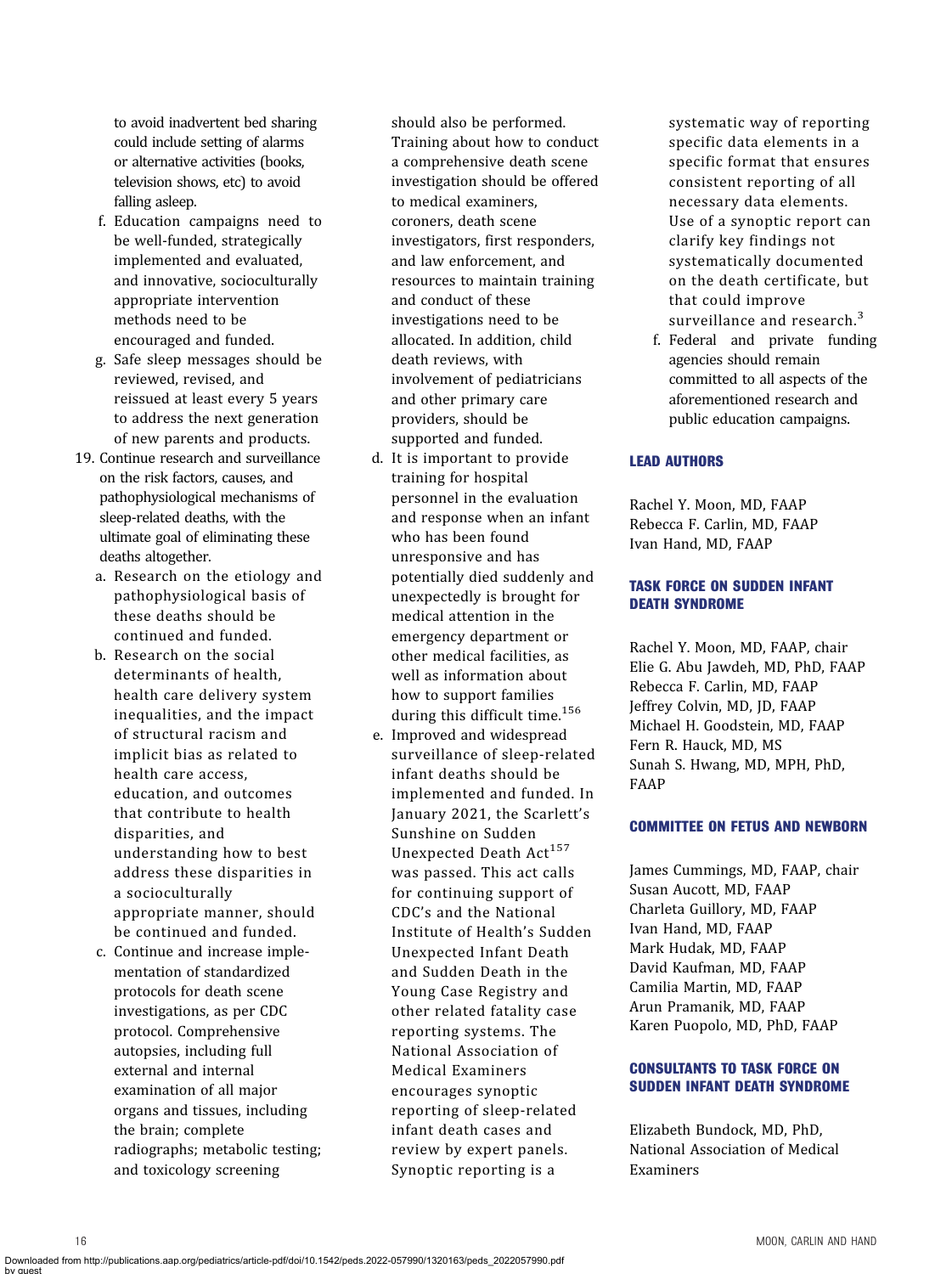<span id="page-16-0"></span>Lorena Kaplan, MPH, Eunice Kennedy Shriver National Institute for Child Health and Human Development Sharyn Parks Brown, PhD, MPH, CDC Marion Koso-Thomas, MD, MPH, Eunice Kennedy Shriver National Institute for Child Health and Human Development Carrie K. Shapiro-Mendoza, PhD, MPH, CDC

# CONSULTANTS TO COMMITTEE ON FETUS AND NEWBORN

Wanda Barfield, MD, MPR, FAAP, CDC Russell Miller, MD, American College of Obstetricians and Gynecologists

Michael Narvey, MD, FAAP, Canadian Pediatric Society Tim Jancelewicz, MD, FAAP, AAP Section on Surgery Ashley Lucke, MD, FAAP, AAP Section on Neonatal and Perinatal Medicine Lisa Grisham, MS, NP, National Association of Neonatal Nurses

### **STAFF**

James Couto, MA

# ACKNOWLEDGMENTS

We thank the contributions provided by others to the collection and interpretation of data examined in preparation of this report.

#### **ABBREVIATIONS**

AAP: American Academy of Pediatrics CDC: Centers for Disease Control and Prevention CPSC: Consumer Product Safety Commission FDA: US Food and Drug Administration GER: gastroesophageal reflux GERD: gastroesophageal reflux disease ICD-10: International Classification of Diseases, 10th Revision SIDS: sudden infant death syndrome SUID: sudden unexpected infant death

Copyright © 2022 by the American Academy of Pediatrics

#### **REFERENCES**

- 1. Willinger M, James LS, Catz C. Defining the sudden infant death syndrome (SIDS): deliberations of an expert panel convened by the National Institute of Child Health and Human Development. Pediatr Pathol. 1991;11(5):677–684
- 2. Goldstein RD, Blair PS, Sens MA, et al. 3rd International Congress on Sudden Infant and Child Death. Inconsistent classification of unexplained sudden deaths in infants and children hinders surveillance, prevention and research: recommendations from The 3rd International Congress on Sudden Infant and Child Death. Forensic Sci Med Pathol. 2019;15(4):622–628
- 3. Bundock EA, Corey TS, eds. National Association of Medical Examiners' Panel on Sudden Unexpected Death in Pediatrics, Unexplained Pediatric Deaths: Investigation, Certification, and Family Needs. San Diego, CA: Academic Forensic Pathology International; 2019
- 4. Shapiro-Mendoza CA, Palusci VJ, Hoffman BD, Batra E, Yester M, Corey TS. American Academy of Pediatrics Task Force on Sudden Infant Death Syndrome, Council on Child Abuse and Neglect, Council on

Injury, Violence and Poison Prevention, Section on Child Death Review and Prevention, National Association of Medical Examiners. Half Century Since SIDS: A Reappraisal of Terminology. Pediatrics. 2021;148(4):e2021053746

- 5. Filiano JJ, Kinney HC. A perspective on neuropathologic findings in victims of the sudden infant death syndrome: the triple-risk model. Biol Neonate. 1994;65 (3-4):194–197
- 6. United States Department of Health and Human Services (US DHHS); Centers for Disease Control and Prevention. CDC WONDER. Available at: [http://wonder.cdc.](http://wonder.cdc.gov/) [gov/](http://wonder.cdc.gov/). Accessed June 1, 2022
- 7. Hirai AH, Kortsmit K, Kaplan L, et al. Prevalence and factors associated with safe infant sleep practices. Pediatrics. 2019;144(5):e20191286
- 8. Cutter SL, Boruff BJ, Shirley WL. Social vulnerability to environmental hazards. Soc Sci Q. 2003;84(2):242-261
- 9. Spencer N, Logan S. Sudden unexpected death in infancy and socioeconomic status: a systematic review. J Epidemiol Community Health. 2004;58(5): 366–373
- 10. Shipstone RA, Young J, Kearney L, Thompson JMD. Applying a social exclusion framework to explore the relationship between sudden unexpected deaths in infancy (SUDI) and social vulnerability. Front Public Health. 2020;8: 563573
- 11. Ebell MH, Siwek J, Weiss BD, et al. Strength of recommendation taxonomy (SORT): a patient-centered approach to grading evidence in the medical literature. Am Fam Physician. 2004;69(3): 548–556
- 12. Bartick M, Stehel EK, Calhoun SL, et al. Academy of Breastfeeding Medicine position statement and guideline: infant feeding and lactation-related language and gender. Breastfeed Med. 2021;16(8):587–590
- 13. Moon RY, Carlin RF, Hand I. American Academy of Pediatrics, Task Force On Sudden Infant Death Syndrome, Committee on Fetus and Newborn. Technical report: evidence base for 2022 updated recommendations for a safe infant sleeping environment to reduce the risk of sleep-related infant deaths. Pediatrics. 2022;150(1) e2022057991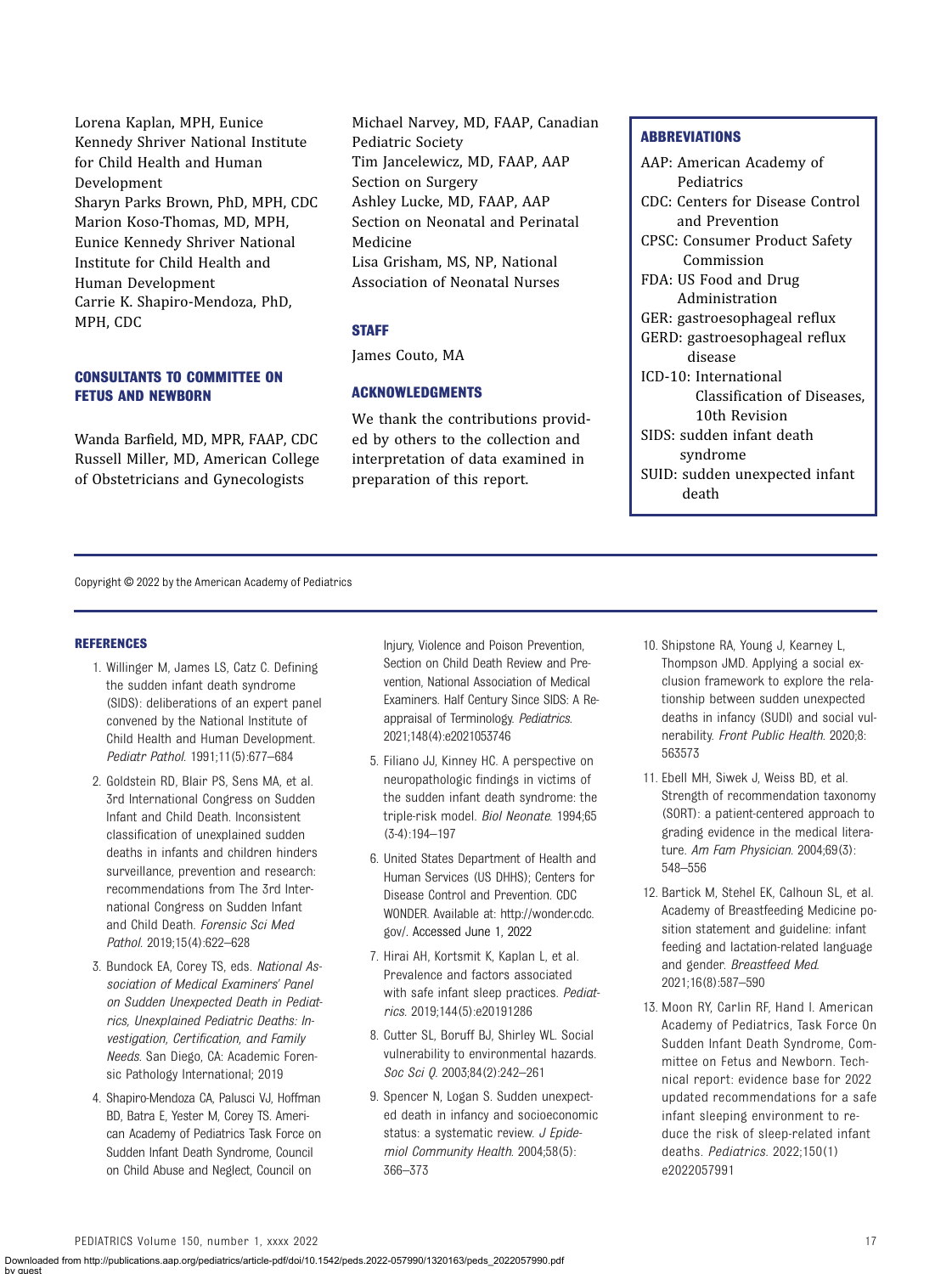- <span id="page-17-0"></span>14. Hauck FR, Herman SM, Donovan M, et al. Sleep environment and the risk of sudden infant death syndrome in an urban population: the Chicago Infant Mortality Study. Pediatrics. 2003;111(5 Pt 2):1207–1214
- 15. Li DK, Petitti DB, Willinger M, et al. Infant sleeping position and the risk of sudden infant death syndrome in California, 1997–2000. Am J Epidemiol. 2003;157(5):446–455
- 16. Blair PS, Fleming PJ, Smith IJ, et al. Babies sleeping with parents: casecontrol study of factors influencing the risk of the sudden infant death syndrome. CESDI SUDI research group. BMJ. 1999;319(7223):1457–1461
- 17. Fleming PJ, Blair PS, Bacon C, et al. Confidential Enquiry into Stillbirths and Deaths Regional Coordinators and Researchers. Environment of infants during sleep and risk of the sudden infant death syndrome: results of 1993–1995 case-control study for confidential inquiry into stillbirths and deaths in infancy. BMJ. 1996;313(7051):191–195
- 18. Carpenter RG, Irgens LM, Blair PS, et al. Sudden unexplained infant death in 20 regions in Europe: case control study. Lancet. 2004;363(9404):185–191
- 19. Malloy MH. Trends in postneonatal aspiration deaths and reclassification of sudden infant death syndrome: impact of the "Back to Sleep" program. Pediatrics. 2002;109(4):661–665
- 20. Tablizo MA, Jacinto P, Parsley D, Chen ML, Ramanathan R, Keens TG. Supine sleeping position does not cause clinical aspiration in neonates in hospital newborn nurseries. Arch Pediatr Adolesc Med. 2007;161(5):507–510
- 21. Rosen R, Vandenplas Y, Singendonk M, et al. Pediatric gastroesophageal reflux clinical practice guidelines: joint recommendations of the North American Society for Pediatric Gastroenterology, Hepatology, and Nutrition and the European Society for Pediatric Gastroenterology, Hepatology, and Nutrition. J Pediatr Gastroenterol Nutr. 2018; 66(3):516–554
- 22. Meyers WF, Herbst JJ. Effectiveness of positioning therapy for gastroesophageal reflux. Pediatrics. 1982;69(6):768–772
- 23. Tobin JM, McCloud P, Cameron DJ. Posture and gastro-oesophageal reflux: a case for left lateral positioning. Arch Dis Child. 1997;76(3):254–258
- 24. Mannen EM, Carroll J, Bumpass DB, et al. Biomechanical analysis of inclined sleep products. Little Rock, AR: University of Arkansas; 2019
- 25. Malloy MH, Hoffman HJ. Prematurity, sudden infant death syndrome, and age of death. Pediatrics. 1995;96(3 Pt 1):464–471
- 26. Sowter B, Doyle LW, Morley CJ, Altmann A, Halliday J. Is sudden infant death syndrome still more common in very low birth weight infants in the 1990s? Med J Aust. 1999;171(8):411–413
- 27. Ostfeld BM, Schwartz-Soicher O, Reichman NE, Teitler JO, Hegyi T. Prematurity and sudden unexpected infant deaths in the United States. Pediatrics. 2017;140(1):e20163334
- 28. Oyen N, Markestad T, Skaerven R, et al. Combined effects of sleeping position and prenatal risk factors in sudden infant death syndrome: the Nordic Epidemiological SIDS Study. Pediatrics. 1997;100(4):613–621
- 29. American Academy of Pediatrics Committee on Fetus and Newborn. Hospital discharge of the high-risk neonate. Pediatrics. 2008;122(5):1119–1126
- 30. Eichenwald EC. Committee on Fetus And Newborn. Diagnosis and management of gastroesophageal reflux in preterm infants. Pediatrics. 2018;142(1):e20181061
- 31. Goodstein MH, Stewart DL, Keels EL, Moon RY. Committee on Fetus and Newborn, Task Force on Sudden Infant Death Syndrome. Transition to a safe home sleep environment for the NICU patient. Pediatrics. 2021;148(1): e2021052045
- 32. Feldman-Winter L, Goldsmith JP. Committee on Fetus and Newborn; Task Force on Sudden Infant Death Syndrome. Safe sleep and skin-to-skin care in the neonatal period for healthy term newborns. Pediatrics. 2016;138(3):e20161889
- 33. Colvin JD, Collie-Akers V, Schunn C, Moon RY. Sleep environment risks for younger and older infants. Pediatrics. 2014;134(2):e406–e412
- 34. Parks SE, Erck Lambert AB, Hauck FR, Cottengim CR, Faulkner M, Shapiro-Mendoza CK. Explaining sudden unexpected infant deaths, 2011–2017. Pediatrics. 2021;147(5):e2020035873
- 35. Kemp JS, Nelson VE, Thach BT. Physical properties of bedding that may increase risk of sudden infant death syndrome in prone-sleeping infants. Pediatr Res. 1994;36(1 Pt 1):7–11
- 36. Kemp JS, Livne M, White DK, Arfken CL. Softness and potential to cause rebreathing: Differences in bedding used by infants at high and low risk for sudden infant death syndrome. J Pediatr. 1998;132(2):234–239
- 37. U.S. Consumer Product Safety Commission, CPSC Document #5030. Crib safety tips: use your crib safely. Washington, DC.
- 38. U.S. Consumer Product Safety Commission. Final Rule: Safety Standard for Infant Sleep Products. Washington, DC: Federal Register; 2021
- 39. US Department of Health and Human Services. Safe to Sleep campaign. Honor the Past, Learn for the Future. What Does a Safe Sleep Environment Look Like? Washington, DC: U.S. Department of Health and Human Services; 2020
- 40. Ostfeld BM, Perl H, Esposito L, et al. Sleep environment, positional, lifestyle, and demographic characteristics associated with bed sharing in sudden infant death syndrome cases: a population-based study. Pediatrics. 2006;118(5):2051–2059
- 41. Scheers NJ, Rutherford GW, Kemp JS. Where should infants sleep? A comparison of risk for suffocation of infants sleeping in cribs, adult beds, and other sleeping locations. Pediatrics. 2003;112(4):883–889
- 42. Bass JL, Bull M. Oxygen desaturation in term infants in car safety seats. Pediatrics. 2002;110(2 Pt 1):401–402
- 43. Kornhauser Cerar L, Scirica CV, Stucin Gantar I, Osredkar D, Neubauer D, Kinane TB. A comparison of respiratory patterns in healthy term infants placed in car safety seats and beds. Pediatrics. 2009;124(3):e396–e402
- 44. Côté A, Bairam A, Deschenes M, Hatzakis G. Sudden infant deaths in sitting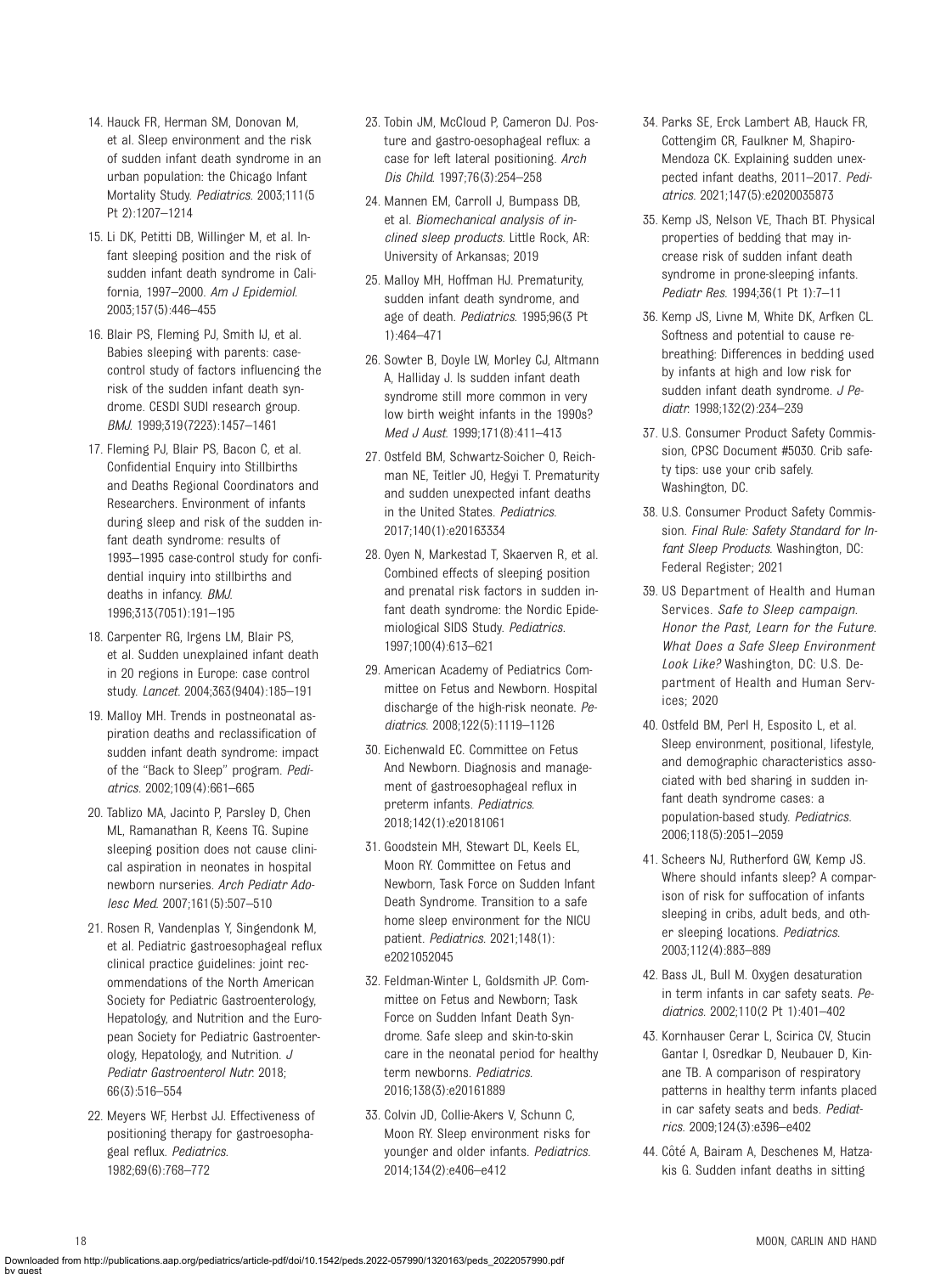<span id="page-18-0"></span>devices. Arch Dis Child. 2008;93(5):384–389

- 45. Merchant JR, Worwa C, Porter S, Coleman JM, deRegnier RA. Respiratory instability of term and near-term healthy newborn infants in car safety seats. Pediatrics. 2001;108(3):647–652
- 46. Willett LD, Leuschen MP, Nelson LS, Nelson RM Jr. Risk of hypoventilation in premature infants in car seats. J Pediatr. 1986;109(2):245–248
- 47. Batra EK, Midgett JD, Moon RY. Hazards associated with sitting and carrying devices for children two years and younger. J Pediatr. 2015;167(1):183–187
- 48. Desapriya EB, Joshi P, Subzwari S, Nolan M. Infant injuries from child restraint safety seat misuse at British Columbia Children's Hospital. Pediatr Int. 2008;50(5):674–678
- 49. Graham CJ, Kittredge D, Stuemky JH. Injuries associated with child safety seat misuse. Pediatr Emerg Care. 1992;8(6):351–353
- 50. Parikh SN, Wilson L. Hazardous use of car seats outside the car in the United States, 2003-2007. Pediatrics. 2010;126(2):352–357
- 51. Pollack-Nelson C. Fall and suffocation injuries associated with in-home use of car seats and baby carriers. Pediatr Emerg Care. 2000;16(2):77–79
- 52. Wickham T, Abrahamson E. Head injuries in infants: the risks of bouncy chairs and car seats. Arch Dis Child. 2002;86(3):168–169
- 53. US Consumer Product Safety Commission, Infant deaths prompt CPSC warning about sling carriers for babies. Washington, DC: US Consumer Product Safety Commission; 2010
- 54. Ip S, Chung M, Raman G, Trikalinos TA, Lau J. A summary of the Agency for Healthcare Research and Quality's evidence report on breastfeeding in developed countries. Breastfeed Med. 2009;4(Suppl 1):S17–S30
- 55. Vennemann MM, Bajanowski T, Brinkmann B, et al. GeSID Study Group. Does breastfeeding reduce the risk of sudden infant death syndrome? Pediatrics. 2009;123(3):e406–e410
- 56. Hauck FR, Thompson JM, Tanabe KO, Moon RY, Vennemann MM. Breastfeeding and reduced risk of sudden infant

death syndrome: a meta-analysis. Pediatrics. 2011;128(1):103–110

- 57. Eidelman AI, Schanler RJ; Section on Breastfeeding. Breastfeeding and the use of human milk. Pediatrics. 2012;129(3):e827–e841
- 58. Thompson JMD, Tanabe K, Moon RY, et al. Duration of breastfeeding and risk of SIDS: an individual participant data meta-analysis. Pediatrics. 2017;140(5):e20171324
- 59. Blair PS, Platt MW, Smith IJ, Fleming PJ. CESDI SUDI Research Group. Sudden infant death syndrome and sleeping position in pre-term and low birth weight infants: an opportunity for targeted intervention. Arch Dis Child. 2006;91(2):101–106
- 60. Mitchell EA, Thompson JMD. Co-sleeping increases the risk of SIDS, but sleeping in the parents' bedroom lowers it. In: Rognum TO, ed. Sudden infant death syndrome: new trends in the nineties. Oslo, Norway: Scandinavian University Press; 1995:266–269
- 61. Tappin D, Ecob R, Brooke H. Bed sharing, room sharing, and sudden infant death syndrome in Scotland: a casecontrol study. J Pediatr. 2005;147(1): 32–37
- 62. McGarvey C, McDonnell M, Chong A, O'Regan M, Matthews T. Factors relating to the infant's last sleep environment in sudden infant death syndrome in the Republic of Ireland. Arch Dis Child. 2003;88(12):1058–1064
- 63. Rechtman LR, Colvin JD, Blair PS, Moon RY. Sofas and infant mortality. Pediatrics. 2014;134(5):e1293–e1300
- 64. Mitchell EA, Thompson JM, Zuccollo J, et al. The combination of bed sharing and maternal smoking leads to a greatly increased risk of sudden unexpected death in infancy: the New Zealand SUDI Nationwide Case Control Study. N Z Med J. 2017;130(1456):52–64
- 65. Vennemann MM, Hense HW, Bajanowski T, et al. Bed sharing and the risk of sudden infant death syndrome: can we resolve the debate? J Pediatr. 2012;160(1):44–8.e2
- 66. Carpenter R, McGarvey C, Mitchell EA, et al. Bed sharing when parents do not smoke: is there a risk of SIDS? An individual level analysis of five major

case-control studies. BMJ Open. 2013;3(5):e002299

- 67. Blair PS, Sidebotham P, Evason-Coombe C, Edmonds M, Heckstall-Smith EM, Fleming P. Hazardous cosleeping environments and risk factors amenable to change: case-control study of SIDS in south west England. BMJ. 2009;339:b3666
- 68. Blair PS, Sidebotham P, Pease A, Fleming PJ. Bed sharing in the absence of hazardous circumstances: is there a risk of sudden infant death syndrome? An analysis from two case-control studies conducted in the UK. PLoS One. 2014;9(9):e107799
- 69. Arnestad M, Andersen M, Vege A, Rognum TO. Changes in the epidemiological pattern of sudden infant death syndrome in southeast Norway, 1984–1998: implications for future prevention and research. Arch Dis Child. 2001;85(2):108–115
- 70. Scragg R, Mitchell EA, Taylor BJ, et al. New Zealand Cot Death Study Group. Bed sharing, smoking, and alcohol in the sudden infant death syndrome. BMJ. 1993;307(6915):1312–1318
- 71. McGarvey C, McDonnell M, Hamilton K, O'Regan M, Matthews T. An 8-year study of risk factors for SIDS: bed sharing versus nonbed sharing. Arch Dis Child. 2006;91(4):318–323
- 72. Fu LY, Moon RY, Hauck FR. Bed sharing among Black infants and sudden infant death syndrome: interactions with other known risk factors. Acad Pediatr. 2010;10(6):376–382
- 73. Blair PS, Mitchell EA, Heckstall-Smith EM, Fleming PJ. Head covering – a major modifiable risk factor for sudden infant death syndrome: a systematic review. Arch Dis Child. 2008;93(9):778–783
- 74. Tomashek KM, Wallman C. Committee on Fetus and Newborn, American Academy of Pediatrics. Cobedding twins and higher-order multiples in a hospital setting. Pediatrics. 2007;120(6): 1359–1366
- 75. Chiodini BA, Thach BT. Impaired ventilation in infants sleeping facedown: potential significance for sudden infant death syndrome. J Pediatr. 1993;123(5):686–692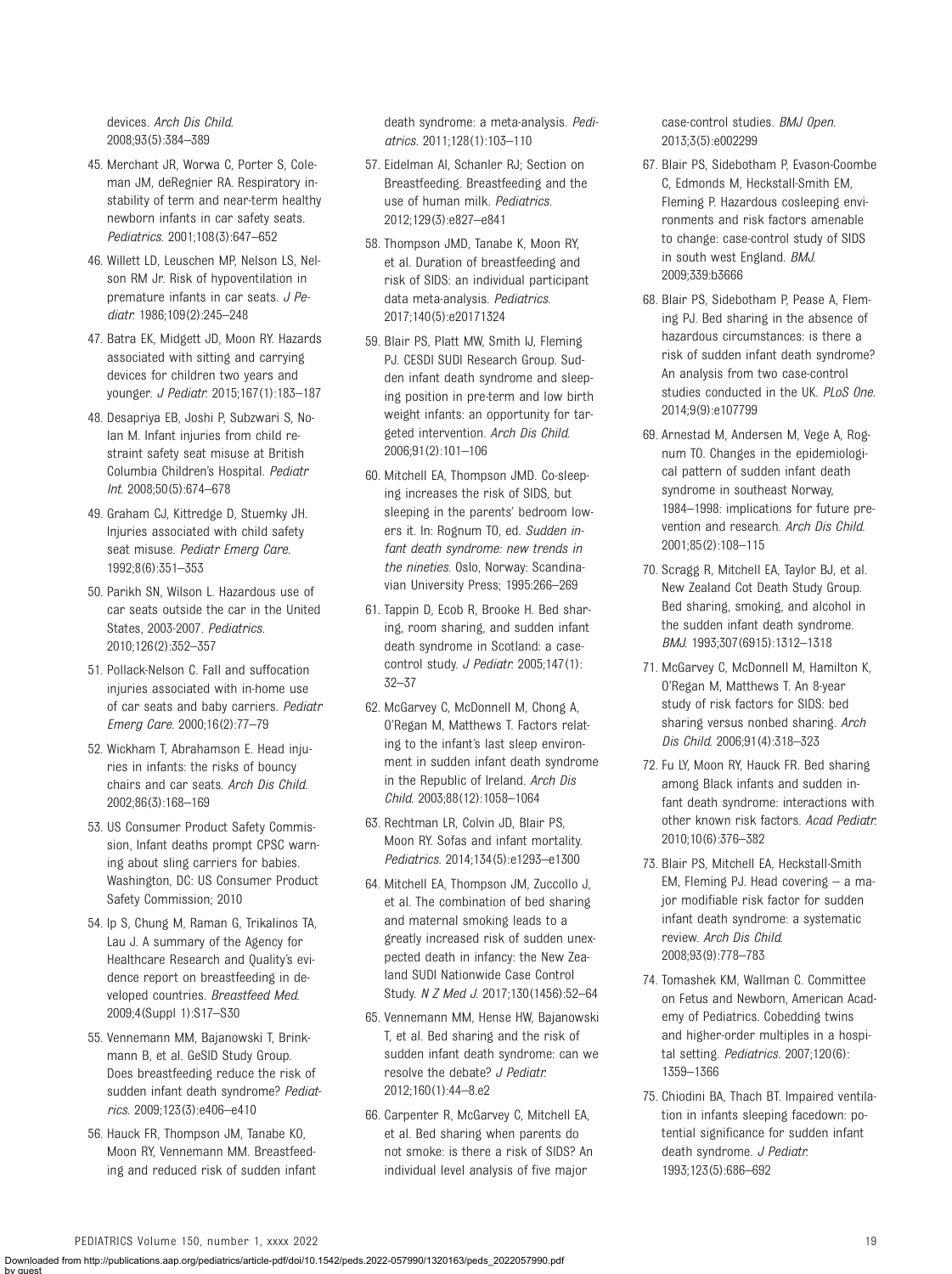- <span id="page-19-0"></span>76. Sakai J, Kanetake J, Takahashi S, Kanawaku Y, Funayama M. Gas dispersal potential of bedding as a cause for sudden infant death. Forensic Sci Int. 2008;180(2-3):93–97
- 77. Patel AL, Harris K, Thach BT. Inspired CO(2) and O(2) in sleeping infants rebreathing from bedding: relevance for sudden infant death syndrome. J Appl Physiol. 2001;91(6):2537–2545
- 78. Kanetake J, Aoki Y, Funayama M. Evaluation of rebreathing potential on bedding for infant use. Pediatr Int. 2003;45(3):284–289
- 79. Brooke H, Gibson A, Tappin D, Brown H. Case-control study of sudden infant death syndrome in Scotland, 1992–1995. BMJ. 1997;314(7093): 1516–1520
- 80. L'Hoir MP, Engelberts AC, van Well GTJ, et al. Risk and preventive factors for cot death in The Netherlands, a low-incidence country. Eur J Pediatr. 1998;157(8):681–688
- 81. Markestad T, Skadberg B, Hordvik E, Morild I, Irgens LM. Sleeping position and sudden infant death syndrome (SIDS): effect of an intervention programme to avoid prone sleeping. Acta Paediatr. 1995;84(4):375–378
- 82. Ponsonby A-L, Dwyer T, Couper D, Cochrane J. Association between use of a quilt and sudden infant death syndrome: case-control study. BMJ. 1998;316(7126):195–196
- 83. Beal SM, Byard RW. Accidental death or sudden infant death syndrome? J Paediatr Child Health. 1995;31(4):269–271
- 84. Wilson CA, Taylor BJ, Laing RM, Williams SM, Mitchell EA. Clothing and bedding and its relevance to sudden infant death syndrome: further results from the New Zealand Cot Death Study. J Paediatr Child Health. 1994;30(6):506–512
- 85. Gaw CE, Chounthirath T, Midgett J, Quinlan K, Smith GA. Types of objects in the sleep environment associated with infant suffocation and strangulation. Acad Pediatr. 2017;17(8): 893–901
- 86. Erck Lambert AB, Parks SE, Cottengim C, Faulkner M, Hauck FR, Shapiro-Mendoza CK. Sleep-related infant

suffocation deaths attributable to soft bedding, overlay, and wedging. Pediatrics. 2019;143(5):e20183408

- 87. Thach BT, Rutherford GW Jr, Harris K. Deaths and injuries attributed to infant crib bumper pads. J Pediatr. 2007;151(3):271–274, 274.e1–274.e3
- 88. Scheers NJ, Woodard DW, Thach BT. Crib bumpers continue to cause infant deaths: a need for a new preventive approach. J Pediatr. 2016;169:93–7.e1
- 89. Feldman-Winter L, Kellams A, Peter-Wohl S, et al. Evidence-based updates on the first week of exclusive breastfeeding among infants  $\geq 35$ weeks. Pediatrics. 2020;145(4): e20183696
- 90. Tappin D, Brooke H, Ecob R, Gibson A. Used infant mattresses and sudden infant death syndrome in Scotland: casecontrol study. BMJ. 2002;325(7371): 1007–1012
- 91. Arnestad M, Andersen M, Rognum TO. Is the use of dummy or carry-cot of importance for sudden infant death? Eur J Pediatr. 1997;156(12):968–970
- 92. Mitchell EA, Taylor BJ, Ford RPK, et al. Dummies and the sudden infant death syndrome. Arch Dis Child. 1993;68(4):501–504
- 93. Fleming PJ, Blair PS, Pollard K, et al. CESDI SUDI Research Team. Pacifier use and sudden infant death syndrome: results from the CESDI/SUDI case control study. Arch Dis Child. 1999;81(2):112–116
- 94. L'Hoir MP, Engelberts AC, van Well GTJ, et al. Dummy use, thumb sucking, mouth breathing and cot death. Eur J Pediatr. 1999;158(11):896–901
- 95. Li DK, Willinger M, Petitti DB, Odouli R, Liu L, Hoffman HJ. Use of a dummy (pacifier) during sleep and risk of sudden infant death syndrome (SIDS): population-based case-control study. BMJ. 2006;332(7532): 18–22
- 96. Vennemann MM, Bajanowski T, Brinkmann B, Jorch G, Sauerland C, Mitchell EA; GeSID Study Group. Sleep environment risk factors for sudden infant death syndrome: the German Sudden Infant Death Syndrome Study. Pediatrics. 2009;123(4): 1162–1170
- 97. Horne RS, Fyfe KL, Odoi A, Athukoralage A, Yiallourou SR, Wong FY. Dummy/pacifier use in preterm infants increases blood pressure and improves heart rate control. Pediatr Res. 2016;79(2):325–332
- 98. Hauck FR, Omojokun OO, Siadaty MS. Do pacifiers reduce the risk of sudden infant death syndrome? A meta-analysis. Pediatrics. 2005;116(5):e716–e723
- 99. Mitchell EA, Blair PS, L'Hoir MP. Should pacifiers be recommended to prevent sudden infant death syndrome? Pediatrics. 2006;117(5):1755–1758
- 100. Franco P, Scaillet S, Wermenbol V, Valente F, Groswasser J, Kahn A. The influence of a pacifier on infants' arousals from sleep. J Pediatr. 2000;136(6):775–779
- 101. Weiss PP, Kerbl R. The relatively short duration that a child retains a pacifier in the mouth during sleep: implications for sudden infant death syndrome. Eur J Pediatr. 2001;160(1):60–70
- 102. CPSC safety alert: strings, cords and necklaces can strangle infants. Washington, DC: U.S. Consumer Product Safety Commission
- 103. Getahun D, Amre D, Rhoads GG, Demissie K. Maternal and obstetric risk factors for sudden infant death syndrome in the United States. Obstet Gynecol. 2004;103(4):646–652
- 104. Kraus JF, Greenland S, Bulterys M. Risk factors for sudden infant death syndrome in the US Collaborative Perinatal Project. Int J Epidemiol. 1989;18(1):113–120
- 105. Paris CA, Remler R, Daling JR. Risk factors for sudden infant death syndrome: changes associated with sleep position recommendations. J Pediatr. 2001;139(6):771–777
- 106. Stewart AJ, Williams SM, Mitchell EA, Taylor BJ, Ford RP, Allen EM. Antenatal and intrapartum factors associated with sudden infant death syndrome in the New Zealand Cot Death Study. J Paediatr Child Health. 1995;31(5):473–478
- 107. Farber HJ, Walley SC, Groner JA, Nelson KE; Section on Tobacco Control. Clinical practice policy to protect children from tobacco, nicotine, and tobacco smoke. Pediatrics. 2015;136(5):1008–1017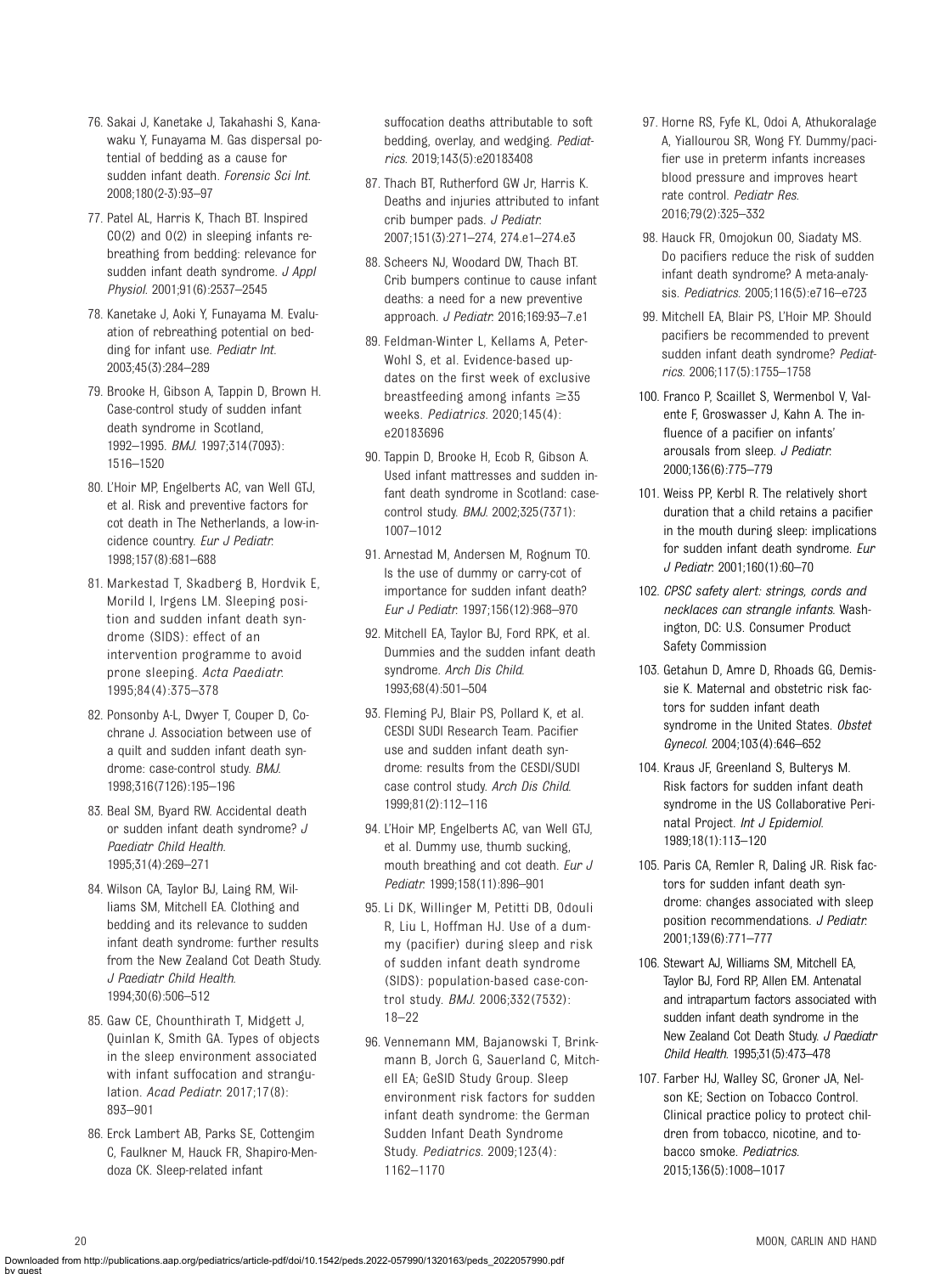- <span id="page-20-0"></span>108. Zhang K, Wang X. Maternal smoking and increased risk of sudden infant death syndrome: a meta-analysis. Leg Med (Tokyo). 2013;15(3):115–121
- 109. Rajegowda BK, Kandall SR, Falciglia H. Sudden unexpected death in infants of narcotic-dependent mothers. Early Hum Dev. 1978;2(3):219–225
- 110. Chavez CJ, Ostrea EM Jr, Stryker JC, Smialek Z. Sudden infant death syndrome among infants of drug-dependent mothers. J Pediatr. 1979;95(3):407–409
- 111. Durand DJ, Espinoza AM, Nickerson BG. Association between prenatal cocaine exposure and sudden infant death syndrome. J Pediatr. 1990;117(6):909–911
- 112. Ward SL, Bautista D, Chan L, et al. Sudden infant death syndrome in infants of substance-abusing mothers. J Pediatr. 1990;117(6):876–881
- 113. Rosen TS, Johnson HL. Drug-addicted mothers, their infants, and SIDS. Ann N Y Acad Sci. 1988;533:89–95
- 114. Kandall SR, Gaines J, Habel L, Davidson G, Jessop D. Relationship of maternal substance abuse to subsequent sudden infant death syndrome in offspring. J Pediatr. 1993;123(1):120–126
- 115. Fares I, McCulloch KM, Raju TN. Intrauterine cocaine exposure and the risk for sudden infant death syndrome: a meta-analysis. J Perinatol. 1997;17(3):179–182
- 116. O'Leary CM, Jacoby PJ, Bartu A, D'Antoine H, Bower C. Maternal alcohol use and sudden infant death syndrome and infant mortality excluding SIDS. Pediatrics. 2013;131(3): e770–e778
- 117. Elliott AJ, Kinney HC, Haynes RL, et al. Concurrent prenatal drinking and smoking increases risk for SIDS: Safe Passage Study report. EClinicalMedicine. 2020;19:100247
- 118. Fleming PJ, Gilbert R, Azaz Y, et al. Interaction between bedding and sleeping position in the sudden infant death syndrome: a population-based case-control study. BMJ. 1990;301(6743):85–89
- 119. Ponsonby A-L, Dwyer T, Gibbons LE, Cochrane JA, Jones ME, McCall MJ. Thermal environment and sudden infant

death syndrome: case-control study. BMJ. 1992;304(6822):277–282

- 120. Ponsonby A-L, Dwyer T, Gibbons LE, Cochrane JA, Wang Y-G. Factors potentiating the risk of sudden infant death syndrome associated with the prone position. N Engl J Med. 1993;329(6):377–382
- 121. Iyasu S, Randall LL, Welty TK, et al. Risk factors for sudden infant death syndrome among northern plains Indians. JAMA. 2002;288(21):2717–2723
- 122. Fulmer M, Zachritz W, Posencheg MA. Intensive care neonates and evidence to support the elimination of hats for safe sleep. Adv Neonatal Care. 2020;20(3):229–232
- 123. American Academy of Pediatrics Committee on Fetus and Newborn and ACOG Committee on Obstetric Practice. Guidelines for Perinatal Care, 7th ed. Elk Grove Village, IL: American Academy of Pediatrics; 2012
- 124. Stratton K, Almario DA, Wizemann TM, McCormick MC, eds. Immunization Safety Review Committee, Immunization safety review: vaccinations and sudden unexpected death in infancy. Washington, DC: National Academies Press; 2003
- 125. Moro PL, Arana J, Cano M, Lewis P, Shimabukuro TT. Deaths reported to the Vaccine Adverse Event Reporting System, United States, 1997–2013. Clin Infect Dis. 2015;61(6):980–987
- 126. Miller ER, Moro PL, Cano M, Shimabukuro TT. Deaths following vaccination: what does the evidence show? Vaccine. 2015;33(29):3288–3292
- 127. Moro PL, Jankosky C, Menschik D, et al. Adverse events following Haemophilus influenzae type b vaccines in the Vaccine Adverse Event Reporting System, 1990-2013. J Pediatr. 2015;166(4):992–997
- 128. Mitchell EA, Stewart AW, Clements M. New Zealand Cot Death Study Group. Immunisation and the sudden infant death syndrome. Arch Dis Child. 1995;73(6):498–501
- 129. Jonville-Béra AP, Autret-Leca E, Barbeillon F, Paris-Llado J. French Reference Centers for SIDS. Sudden unexpected death in infants under 3 months of age and vaccination status–a case-

control study. Br J Clin Pharmacol. 2001;51(3):271–276

- 130. Fleming PJ, Blair PS, Platt MW, Tripp J, Smith IJ, Golding J. The UK accelerated immunisation programme and sudden unexpected death in infancy: case-control study. BMJ. 2001;322(7290):822
- 131. Iqbal S, Shi J, Seib K, et al. Preparation for global introduction of inactivated poliovirus vaccine: safety evidence from the US Vaccine Adverse Event Reporting System, 2000–2012. Lancet Infect Dis. 2015;15(10):1175–1182
- 132. Hodgman JE, Hoppenbrouwers T. Home monitoring for the sudden infant death syndrome. The case against. Ann N Y Acad Sci. 1988;533:164–175
- 133. Ward SL, Keens TG, Chan LS, et al. Sudden infant death syndrome in infants evaluated by apnea programs in California. Pediatrics. 1986;77(4):451–458
- 134. Monod N, Plouin P, Sternberg B, et al. Are polygraphic and cardiopneumographic respiratory patterns useful tools for predicting the risk for sudden infant death syndrome? A 10-year study. Biol Neonate. 1986;50(3): 147–153
- 135. Ramanathan R, Corwin MJ, Hunt CE, et al. Collaborative Home Infant Monitoring Evaluation (CHIME) Study Group. Cardiorespiratory events recorded on home monitors: Comparison of healthy infants with those at increased risk for SIDS. JAMA. 2001;285(17): 2199–2207
- 136. Eichenwald EC. Committee on Fetus and Newborn, American Academy of Pediatrics. Apnea of Prematurity. Pediatrics. 2016;137(1)
- 137. U.S. Department of Health and Human Services, Food and Drug Administration, Center for Devices and Radiological Health. General Wellness: Policy for Low Risk Devices. Guidance for Industry and Food and Drug Administration Staff. Washington, DC: U.S. Food and Drug Administration; 2019
- 138. Dangerfield MI, Ward K, Davidson L, Adamian M. Initial experience and usage patterns with the owlet smart sock monitor in 47,495 newborns. Glob Pediatr Health. 2017;4: 2333794X17742751